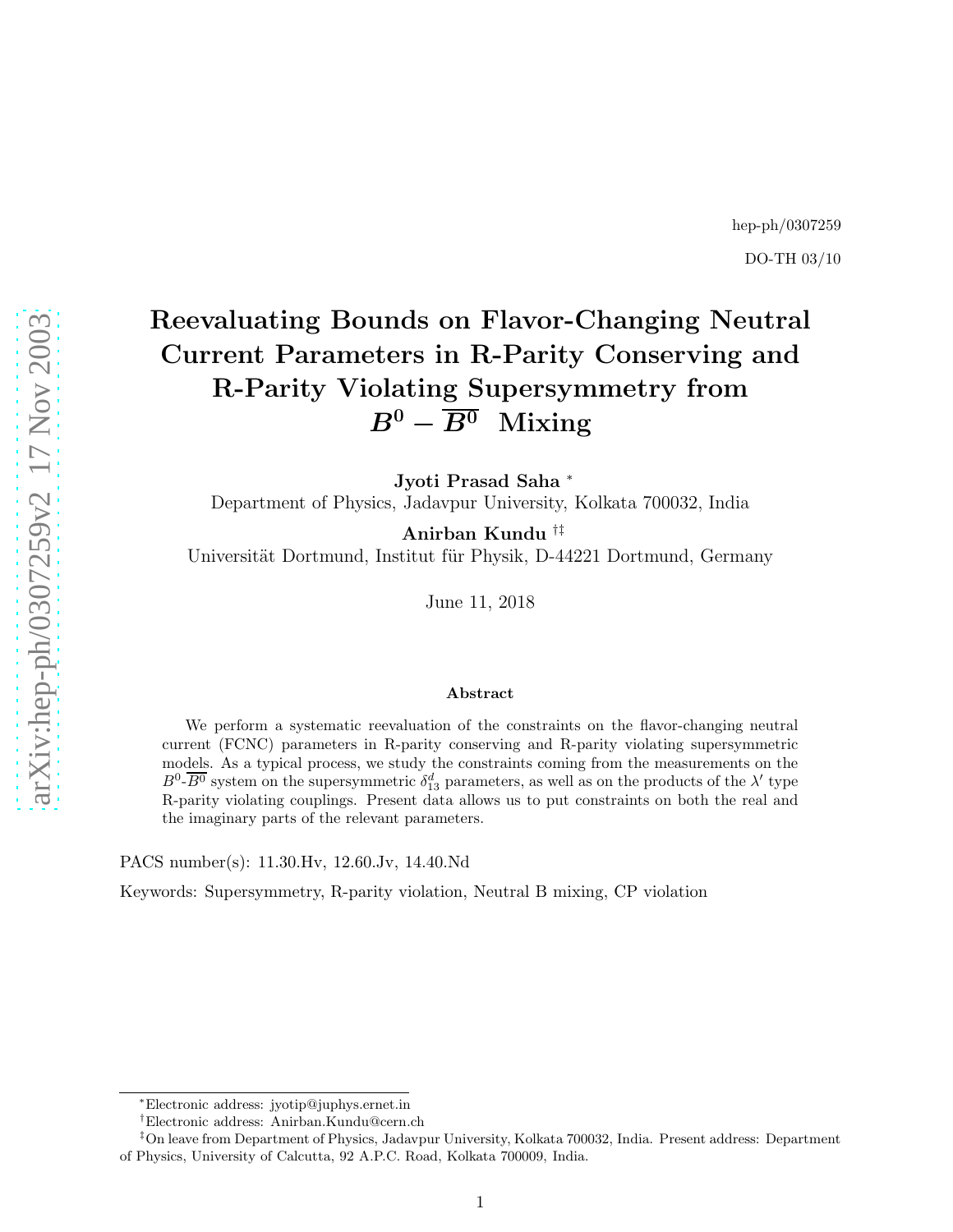### 1 Introduction

The answer to whether there is any new physics beyond the Standard Model (SM) is probably in the affirmative. One of the most promising candidates for new physics (NP), and also most studied, is Supersymmetry (SUSY), in both its R-parity conserving (RPC) and R-parity violating (RPV) incarnations. Unfortunately for the believers of a Theory of Everything, SUSY introduces a plethora of new particles, and even in its most constrained version, a few more arbitrary input parameters over and above to that of the SM. Thus, it has become imperative to constrain the SUSY parameter space as far as possible from existing data.

There are two aspects to this practice. First, take the experimental data and find how much space we can allow for the SUSY parameters. Second, take the bounds obtained by method 1 and see what signals one should observe in present or future experiments (and try to explain if there are any apparent anomalies in the present data). Taken together, these two methods form a strong tool to observe indirect SUSY (or for that matter, any NP) signals, which is complementary to the direct observation of the new particles in high-energy machines like the Large Hadron Collider  $(LHC)$ .

Since SUSY breaks at a high scale, there is no compelling mechanism to suppress the flavorchanging neutral current (FCNC) effects once we take the renormalization group (RG) evolutions into account. The problem is most severe for the gravity-mediated SUSY breaking (SUGRA) type models. A huge number of models have been proposed to solve this problem; we will not go into them here. Rather, we will focus on an equally important area of study, viz., constraining the FCNC parameters from experimental data. This shows which models are to stay and which are not.

The problem is worse in the RPV version of SUSY, since there exists a large number of FCNC couplings from the very beginning. There are no theoretical limits on these couplings except that they better not be nonperturbative even at the scale of the Grand Unified Theories (GUT). The only way to constrain the individual couplings and the products of two (or more) of them is from experimental data.

We will just discuss, as a sample process, the mixing of neutral B mesons, and the effects of RPC and RPV SUSY on it (more processes will be discussed in a subsequent publication). Why this process? The reasons are manyfold: (i) The theoretical part of SM and SUSY are both well-known (including higher-order QCD corrections), apart from the uncertainties in some of the inputs; (ii) The mixing and the CP-asymmetry data have reached sufficient precision, and order-of-magnitude improvements are likely to occur in near future; (iii) The SM amplitude is one-loop, so that the RPC SUSY amplitude, which must be a one-loop process, has a fair chance of competing, even with high sparticle masses; (iv) The RPV SUSY amplitude is also one-loop and competes on the same ground (there may be even tree-level amplitudes, but the couplings are highly suppressed); (v) There are some decay channels,  $e.g., B \to \phi K$  [1],  $B \to \eta' K$  [2],  $B \to \pi\pi$ [3], which indicate that there may be signals of NP hidden in B decays (although a SM explanation is never ruled out).

Effects of RPC SUSY in  $B^0 - \overline{B^0}$  mixing have been exhaustively studied in the literature, and constraints were put on the FCNC parameters of different SUSY models [4, 5, 6]. Apart from that, SUSY effects on various B decay processes (radiative, leptonic, semileptonic and nonleptonic) have been thoroughly investigated, but we are not going to discuss this aspect in the present paper [7]. A similar exercise has been performed for RPV SUSY models too [8, 9].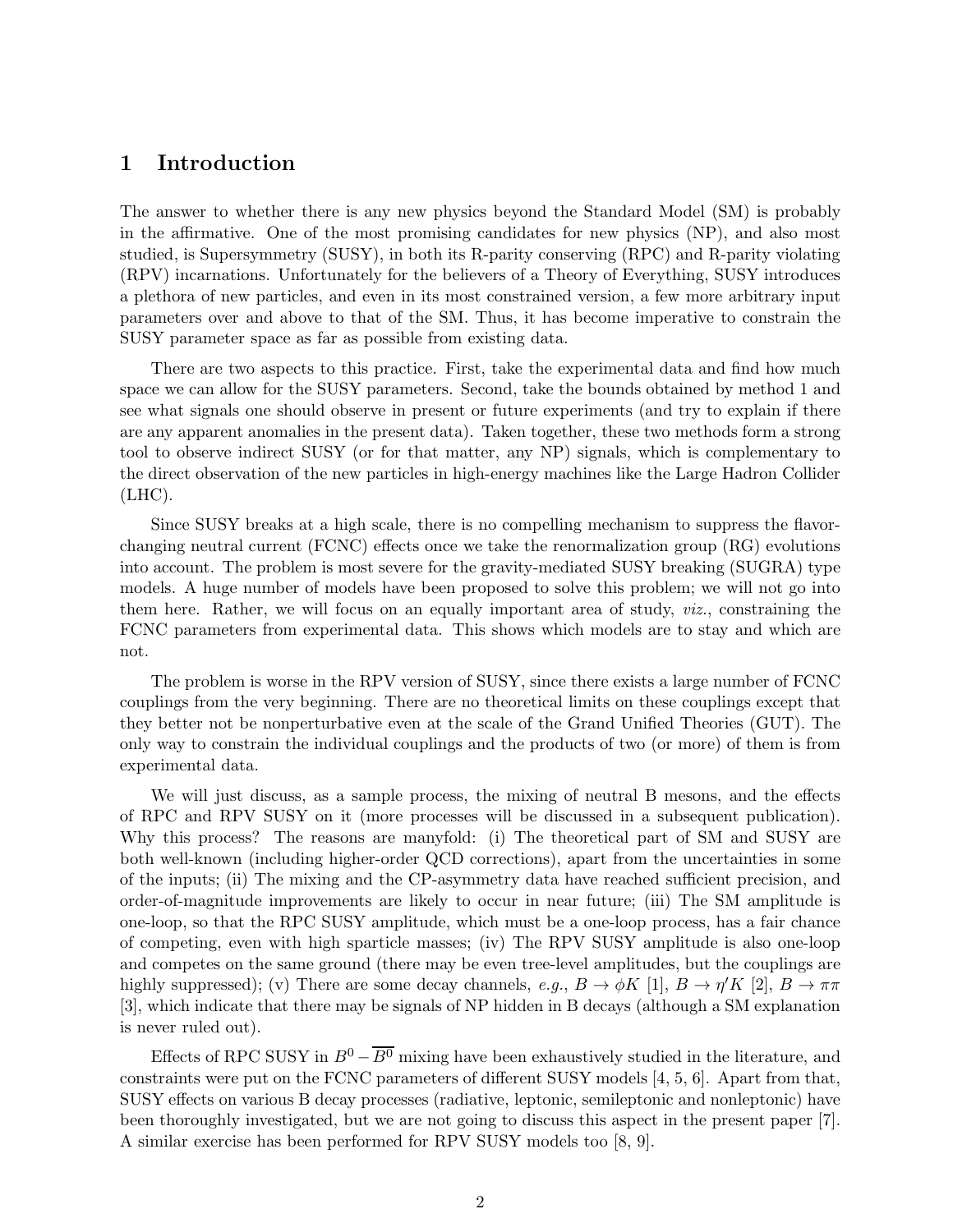In this paper, we will explore the robustness of some of the FCNC parameters in RPC and RPV SUSY as quoted in the literature [5, 6, 9]. The importance of this is threefold: first, this will serve as an update of the existing results in the light of new data; second, this will show that the bounds can get substantially relaxed once we take all the SM uncertainties into account (a systematic study of the SUSY FCNC parameters, taking this point consistently into account, has not been performed as far as we know, though Ref. [6] does it in a sufficiently exhaustive way for RPC SUSY only); and third, since the constraints obtained in this paper are the most conservative ones, it should tell the experimenters what sort of signal are to be expected at the most. We will also show how robust these bounds are if there happens to be a natural cancellation between RPC and RPV SUSY effects.

Here one must note the limitations of the B-related experiments in constraining the NP models. Apart from the experimental uncertainties  $(\sin(2\beta), \text{CKM}$  elements, branching fractions, etc.), there are a number of inherent theoretical uncertainties, most of which stem from the nonperturbative nature of low-energy QCD. To disentangle signatures of NP, one must be fairly lucky to get a sizable deviation from the SM prediction. This is precisely the reason why signatures of RPC SUSY will be unobservable in those decay modes which have a tree-level amplitude in the SM.

We will consider only the gluino-mediated box for the RPC SUSY amplitude. This constrains the mixing parameters  $\delta_{13}^d$  between the first and the third generations for the down-quark sector. Though neutralino and charged-Higgs boson mediated boxes are expected to be small compared to the gluino box, an almost equally large contribution comes from the chargino diagram [10, 11]. Since the latter diagram constrains the mixing in the up-quark sector (the  $\delta_{13}^u$  parameters), it will not be relevant for our future discussion. The relevant details are to be found in Section 2. For RPV SUSY we will consider only one product coupling giving rise to a new mixing amplitude to be nonzero at a time.

We will assume, just for simplicity, that NP affects only the mixing amplitude, but there is no NP in the subsequent decay processes. On the one hand this means that the CP asymmetry in the channel  $B \to J/\psi K_S$  measures the phase in the box amplitude. This is easy to implement for RPV SUSY by choosing appropriate combinations of nonzero flavor-dependent couplings<sup>1</sup>. For RPC SUSY, this assumption amounts to neglecting loop-induced SUSY contributions to tree-level SM ones, which is a safe assumption.

The QCD corrections to the box amplitude has been implemented upto Next to Leading Order (NLO), both for RPC and RPV SUSY. The relevant anomalous dimension matrix may be found in [6].

The paper is organized as follows: in Section II, we briefly recall the FCNC phenomena in RPC and RPV SUSY, and discuss our numerical inputs in Section III. Section IV deals with the constraints coming from RPC SUSY, while Section V does the same job for the RPV version. In Section VI we summarize and conclude.

<sup>&</sup>lt;sup>1</sup>However, this is true only for channels like  $B \to J/\psi K_S$ . The channel  $B \to \pi^+\pi^-$ , which measures  $\alpha$ , has RPV contributions both in mixing and in subsequent decay, and they must be treated together [12].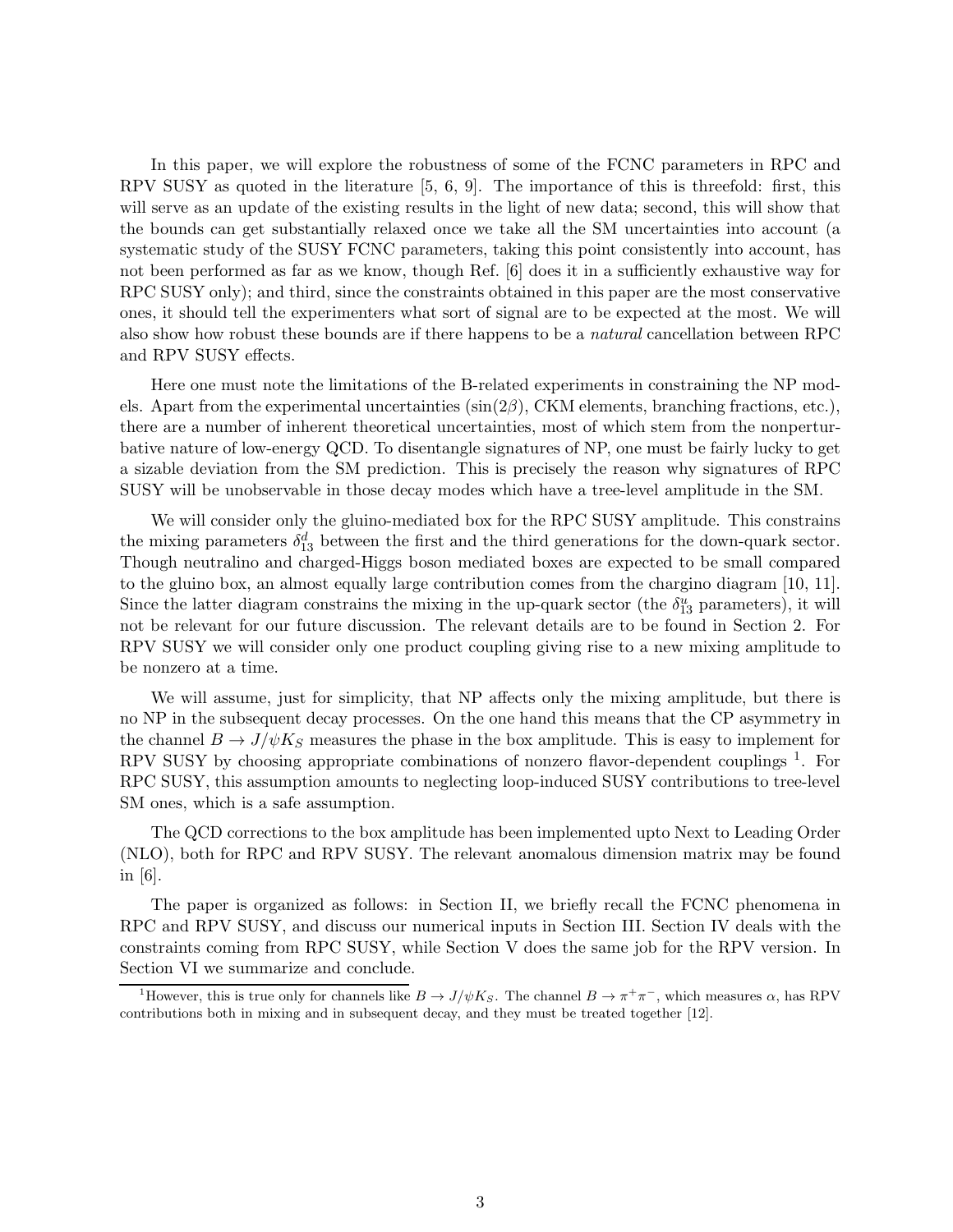## 2  $B^0 - \overline{B^0}$  Mixing in SUSY

## 2.1  $B^0 - \overline{B^0}$  in the SM

The off-diagonal element in the  $2 \times 2$  effective Hamiltonian for the neutral B system causes the mixing between the gauge eigenstates  $B^0 (\equiv \overline{b}d)$  and  $\overline{B^0} (\equiv b\overline{d})$  [13]. The mass difference between the two mass eigenstates  $\Delta M_d$  is given by

$$
\Delta M_d = 2|M_{12}| \tag{1}
$$

where

$$
M_{12} \equiv \frac{\langle \overline{B^0} | H_{eff} | B^0 \rangle}{2m_B} = \frac{G_F^2}{6\pi^2} (V_{td} V_{tb}^*)^2 \eta_B m_B f_B^2 B_B m_W^2 S_0(x_t),
$$
 (2)

with  $x_t = m_t^2/m_W^2$ , and

$$
S_0(x) = \frac{4x - 11x^2 + x^3}{4(1 - x)^2} - \frac{3x^3 \ln x}{2(1 - x)^3}.
$$
 (3)

We follow the convention of Ref. [13] for normalization of the meson wave functions. The perturbative QCD corrections are parametrized by  $\eta_B$ , while the nonperturbative corrections are dumped in  $B_B$ .  $f_B$  is the B meson decay constant. The subleading boxes with two charm quarks or one charm and one top quark are entirely negligible (the same holds for RPC SUSY; however, due to the nonuniversal nature of the relevant couplings, this is not true for the RPV version).

For B decays to a flavor-blind final state f (e.g.,  $J/\psi K_S$ ) where there are no nonzero CKM phases in the decay amplitude, the measured CP asymmetry is proportional to the imaginary part of the mixing amplitude. For  $B^0 - \overline{B^0}$  box, this is  $\sin(2\beta)$  as  $arg(V_{td}) = -\beta$  (we will implicitly assume the Wolfenstein parametrization of the CKM matrix, though the physical observables are parametrization invariant). For  $B<sub>s</sub>$  box, the amplitude is real, so there is no CP violation in the SM (to the leading order, *i.e.*, neglecting  $\mathcal{O}(\lambda^4)$  terms in the CKM matrix, where  $\lambda = V_{us} \approx 0.22$ ).

NP adds up one (or more) new term to  $M_{12}$ . Even if it is real, the effective phase  $\beta_{eff}$  should change from  $\beta$ . Thus,  $\Delta M_d$  and  $A_{CP}(B \to J/\psi K_S)$ , taken together, should constrain both the real and the imaginary parts of the NP amplitude.

Suppose there is one NP amplitude with a weak phase of  $-2\phi$  so that one can write

$$
M_{12} = |M_{12}^{SM}| \exp(-2i\beta) + |M_{12}^{NP}| \exp(-2i\phi).
$$
 (4)

This immediately gives the effective mixing phase  $\beta_{eff}$  as

$$
\beta_{eff} = 0.5 \arctan \frac{|M_{12}^{SM}| \sin(2\beta) + |M_{12}^{NP}| \sin(2\phi)}{|M_{12}^{SM}| \cos(2\beta) + |M_{12}^{NP}| \cos(2\phi)} \tag{5}
$$

and the mass difference between the B meson mass eigenstates as

$$
\Delta M_d = 2 \left[ |M_{12}^{SM}|^2 + |M_{12}^{NP}|^2 + 2|M_{12}^{SM}| |M_{12}^{NP}| \cos 2(\beta - \phi) \right]^{1/2}.
$$
 (6)

These are going to be our basic formulae. The only remaining task is to find  $M_{12}^{NP}$ .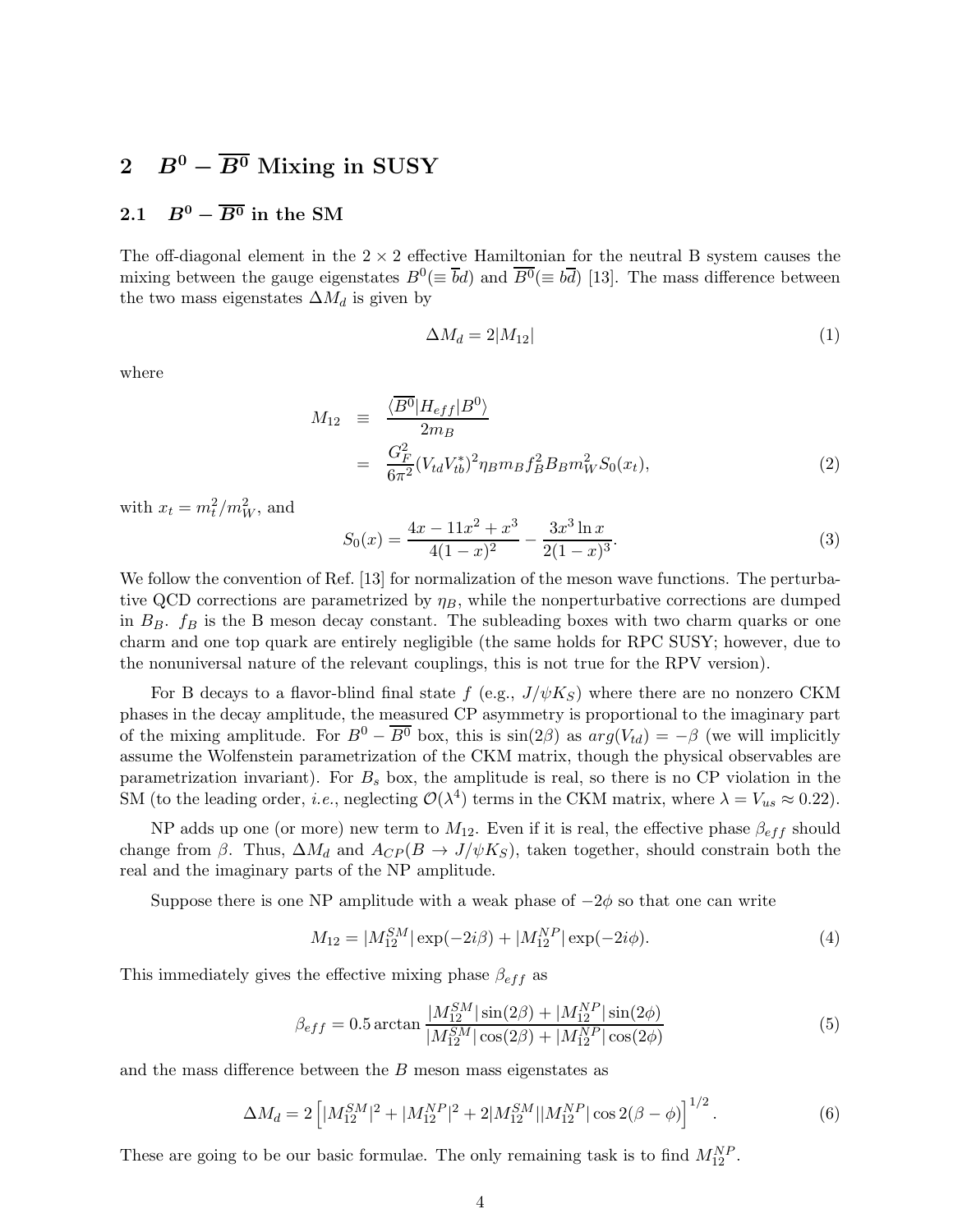

Figure 1: Gluino-mediated SUSY contributions to  $B^0 - \overline{B^0}$  mixing. One needs to add the crossed diagrams too. The crosses on the squark propagators denote the insertion of the relevant  $\delta$  parameters. All chirality combinations are possible for the quarks, which we do not show explicitly.

Note that even if  $\phi = 0$ ,  $\beta_{eff} \neq \beta$ , which means that even for real NP amplitudes, the constraints vary with the choice of  $\beta$ . The CP asymmetry in  $B \to J/\psi K_S$  measures  $\beta_{eff}$ . However, with NP contributing to  $\Delta M_d$ , the  $B^0 - \overline{B^0}$  mixing input to the standard CKM fit is lost, and  $\beta$ essentially becomes a free parameter. The same happens for  $V_{td}$  also. We will discuss these issues in Section III.

#### 2.2 R-Parity conserving SUSY

In RPC SUSY models there can be two more independent phases  $\phi_A$  and  $\phi_B$  apart from the CKM phase, but the electric dipole moment of the neutron constrains them to be small ( $\sim \mathcal{O}(10^{-2} \text{-} 10^{-3})$ unless the squarks are extremely heavy or there is a fine-tuning betwen them [14]. We take both of them to be zero, a choice which can be theoretically motivated, since  $\phi_A(\phi_B)$  is the relative phase between the common trilinear A-term (bilinear B-term) and the common gaugino mass M [15]. Even then one can have new contribution to CP violation coming from SUSY FCNC effects [4]. The origin of SUSY FCNC can be easily understood: quark and squark mass matrices are not simultaneously diagonalizable. At  $q^2 \sim m_W^2$ , radiative corrections induced by up-type (s)quark loops are important. These corrections are typically of the order of  $\log(\Lambda_S/m_W)$  ( $\Lambda_S$  is the SUSY breaking scale) and hence can be large for SUGRA type models. This generates FCNC which occurs even in the quark-squark-neutral gaugino vertices, but the flavor structure is controlled by the CKM matrix. However, this last feature need not be true in any arbitrary SUSY model, particularly those with nonuniversal mass terms.

One generally works in the basis where the quark fields are eigenstates of the Hamiltonian. SUSY FCNC can be incorporated in two ways: (i) Vertex mixing, an approach where the squark propagators are flavor and 'chirality' <sup>2</sup> conserving, and the vertices violate them; (ii) Propagator mixing, where flavor and 'chirality' are conserved in the vertices but changed in propagators. The second approach is more preferred for phenomenological analysis, since the higher order QCD corrections are known better. This is also known as the Mass Insertion Approximation (MIA)

 ${}^{2}$ Squarks cannot have a chirality, but this is just a loose term to denote the partners of respective chiral fermions.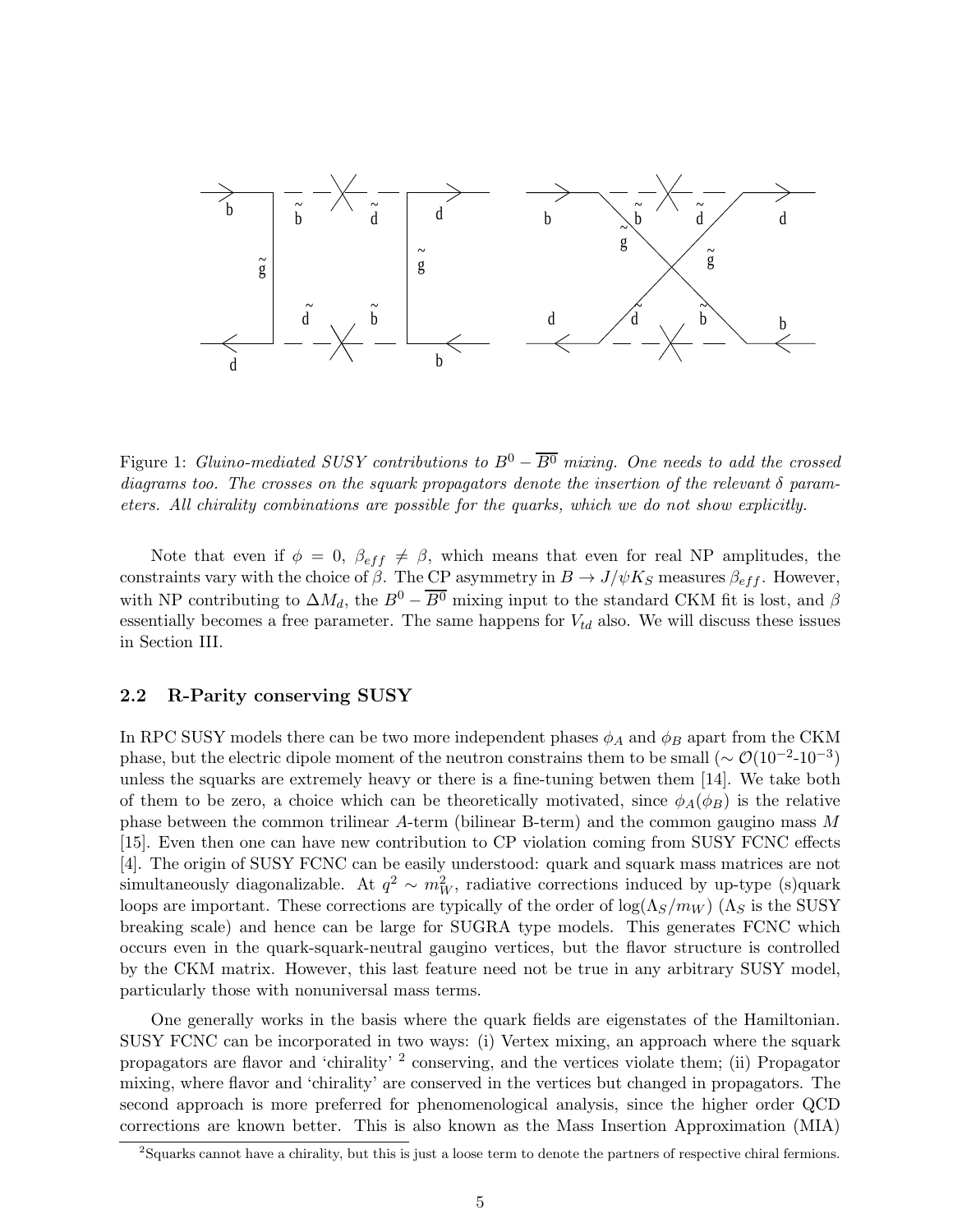[16, 5].

At the weak scale one can write the  $6 \times 6$  squark mass matrix (say the down type) as

$$
\tilde{\mathcal{M}}_D^2 = \begin{pmatrix} \tilde{\mathcal{M}}_{DLL}^2 \vert^{tree} + \Delta_{LL}^2 & \Delta_{LR}^2 \\ \Delta_{RL}^2 & \tilde{\mathcal{M}}_{DRR}^2 \vert^{tree} + \Delta_{RR}^2 \end{pmatrix} \tag{7}
$$

where the  $\Delta$  terms incorporate the FCNC effects. Different FCNC effects are parametrized in terms of  $\delta_{AB}^{ij} \equiv \Delta_{AB}^{ij}/m^2$ , where  $\tilde{m} = \sqrt{m_1 m_2}$ , the geometric mean of the masses of the two participating squarks, i and j are flavor indices, and A and B are chiral indices. The  $\delta s$  are completely calculable in constrained MSSM, but this is not true in general. Theoretically, for the success of perturbative analysis, one expects  $|\delta|$  < 1. The gluino-mediated box diagrams causing  $B^0 - \overline{B^0}$  mixing constrain only  $\delta^{13}$ s of different chiralities in the down-quark sector. (Thus,  $\delta^{13}_{AB}$ in our notation means  $(\delta_{13}^d)_{AB}$  in the more conventional notation; there is, however, no chance of confusion since we do not deal with the  $\delta^u$  parameters.) The same thing can be said for the up-quark sector by considering the chargino contributions [10].

The  $\Delta B = 2$  effective Hamiltonian can be written in a general form as

$$
\mathcal{H}_{eff}^{\Delta B=2} = \sum_{i=1}^{5} c_i O_i + \sum_{i=1}^{3} \tilde{c}_i \tilde{O}_i + H.c.
$$
 (8)

where

$$
O_1 = (\overline{b}\gamma^{\mu}P_Ld)_1(\overline{b}\gamma_{\mu}P_Ld)_1,
$$
  
\n
$$
O_2 = (\overline{b}P_Rd)_1(\overline{b}P_Rd)_1,
$$
  
\n
$$
O_3 = (\overline{b}P_Rd)_8(\overline{b}P_Rd)_8,
$$
  
\n
$$
O_4 = (\overline{b}P_Ld)_1(\overline{b}P_Rd)_1,
$$
  
\n
$$
O_5 = (\overline{b}P_Ld)_8(\overline{b}P_Rd)_8,
$$
  
\n(9)

and  $P_{R(L)} = (1 + (-)\gamma_5)/2$ . The subscripts 1 and 8 indicate whether the currents are in colorsinglet or in color-octet combination. The  $\tilde{O}_i$ s are obtained from corresponding  $O_i$ s by replacing  $L \leftrightarrow R$ .

The Wilson coefficients have been computed at the high scale  $M<sub>S</sub>$  (chosen to be the arithmetic mean of the average squark mass and the gluino mass) by evaluating the diagrams in Fig. 1. We quote the results [5]:

$$
c_1 = -R \left( 24x f_6(x) + 66 \tilde{f}_6(x) \right) (\delta_{LL}^{13})^2,
$$
  
\n
$$
c_2 = -R \left( 204x f_6(x) \right) (\delta_{RL}^{13})^2,
$$
  
\n
$$
c_3 = R \left( 36x f_6(x) \right) (\delta_{RL}^{13})^2,
$$
  
\n
$$
c_4 = -R \left\{ \left( 504x f_6(x) - 72 \tilde{f}_6(x) \right) \delta_{LL}^{13} \delta_{RR}^{13} - 132 \tilde{f}_6(x) \delta_{LR}^{13} \delta_{RL}^{13} \right\},
$$
  
\n
$$
c_5 = -R \left\{ \left( 24x f_6(x) + 120 \tilde{f}_6(x) \right) \delta_{LL}^{13} \delta_{RR}^{13} - 180 \tilde{f}_6(x) \delta_{LR}^{13} \delta_{RL}^{13} \right\}.
$$
\n(10)

Here  $R = \alpha_s^2/216m_{\tilde{q}}^2$  and  $x = m_{\tilde{g}}^2/m_{\tilde{q}}^2$ . The coefficients  $\tilde{c}_i$ s can be obtained from corresponding  $c_i$ s again with  $L \leftrightarrow R$ . The functions  $f_6$  and  $f_6$  are given by

$$
f_6(x) = \frac{6(1+3x)\ln x + x^3 - 9x^2 - 9x + 17}{6(x-1)^5},
$$
  

$$
\tilde{f}_6(x) = \frac{6x(1+x)\ln x - x^3 - 9x^2 + 9x + 1}{3(x-1)^5}.
$$
 (11)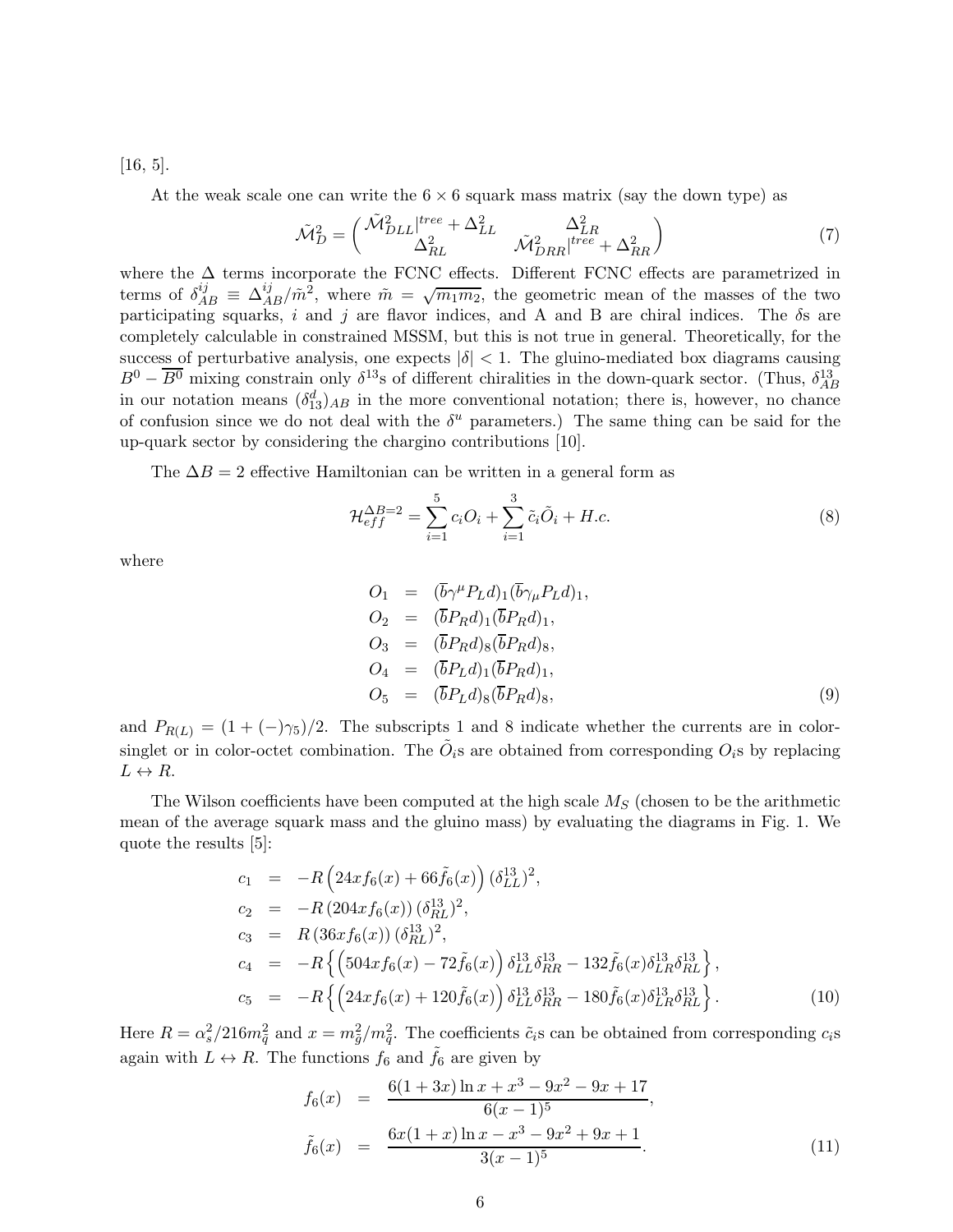Next, one should evolve these coefficients down to the low-energy scale, taken, following Ref. [6], to be  $\mu = m_b = 4.6$  GeV, using the NLO-QCD corrections. The low-scale Wilson coefficients are

$$
c_i(\mu) = \sum_r \sum_s \left( b_r^{i,s} + \eta c_r^{i,s} \right) \eta^{a_r} c_s(M_S) \tag{12}
$$

where  $\eta = \alpha_s(M_S)/\alpha_s(m_t)$ . For the numerical values of a, b and c matrices we refer the reader to eq. (10) of Ref. [6].

The operators  $O_i$  are also to be renormalized at the scale  $\mu$ . The expectation values of these operators between  $\overline{B^0}$  and  $B^0$  at the scale  $\mu$  are given by

$$
\langle O_1(\mu) \rangle = \frac{2}{3} m_B^2 f_B^2 B_1(\mu), \n\langle O_2(\mu) \rangle = -\frac{5}{12} S m_B^2 f_B^2 B_2(\mu), \n\langle O_3(\mu) \rangle = \frac{1}{12} S m_B^2 f_B^2 B_3(\mu), \n\langle O_4(\mu) \rangle = \frac{1}{2} S m_B^2 f_B^2 B_4(\mu), \n\langle O_5(\mu) \rangle = \frac{1}{6} S m_B^2 f_B^2 B_5(\mu),
$$
\n(13)

where

$$
S = \left(\frac{m_B}{m_b(m_b) + m_d(m_b)}\right)^2\tag{14}
$$

The B-parameters, whose numerical values are given in Section 3, have been taken from [17]. Note that the expectation values are scaled by factor of  $2m_B$  over those given in some literature due to our different normalization of the meson wavefunctions. It is trivial to check that both conventions yield the same values for physical observables.

We wish to draw the reader's attention to the fact that with changing  $x$ , the interference pattern between the SM box and the SUSY box changes. For example, if only  $(\delta_{LL}^{13})^2$  is nonzero, there is a constructive interference with the SM box if  $x < 2.1$ , and a destructive interference otherwise. This is just because  $c_1$  changes sign as we go to higher values of x. Thus, if one chooses  $(\delta_{LL}^{13})^2$  to be real,  $\beta_{eff}$  goes down from  $\beta$  for low x, and goes up for high x. Near the crossover region, the SUSY contribution almost vanishes, so one can in principle have large  $\delta$  parameters. We do not analyze these regions since they smell of a fine-tuning, but one should keep this point in mind.

#### 2.3 R-Parity violating SUSY

R-parity is a global quantum number, defined as  $(-1)^{3B+L+2S}$ , which is  $+1$  for all particles and  $-1$ for all superparticles. In the minimal version of supersymmetry and some of its variants, R-parity is assumed to be conserved ad hoc, which prevents single creation or annihilation of superparticles. However, models with broken R-parity can be constructed naturally, and such models have a number of interesting phenomenological consequences [18, 19]. Some of these R-parity violating models can be motivated from an underlying GUT framework [20].

It is well known that in order to avoid rapid proton decay one cannot have both lepton number and baryon number violating RPV model, and we shall work with a lepton number violating one.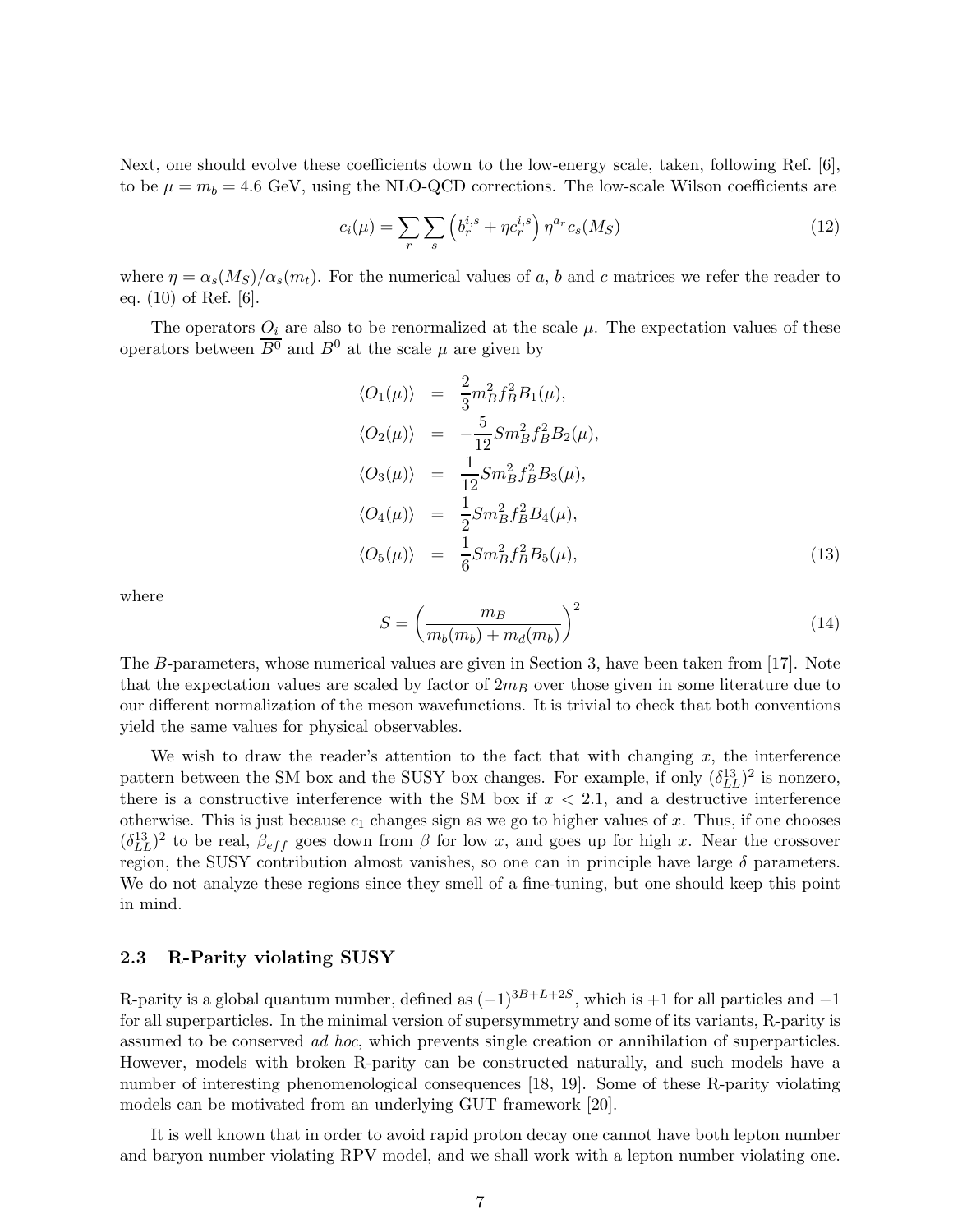

Figure 2: R-parity violating contributions to  $B^0 - \overline{B^0}$  mixing. Figure (a) corresponds to L4, while figure (b) to L2 amplitudes (see text for their meanings). One must add the crossed diagrams, as well as the diagrams in (b) where the W is replaced by the charged Higgs or the charged Goldstone. The internal slepton can be of any generation, and so can be the internal charge  $+2/3$  quarks, generically depicted as u.

This leads to slepton/sneutrino mediated B decays, and new amplitudes for  $B^0 - \overline{B^0}$  mixing with charged sleptons and up-type quarks (and maybe  $W$ , charged Higgs and charged Goldstone bosons) flowing inside the loop (see Fig. 2). Since the current lower bound on the slepton mass is weaker than that on squark mass, larger effects within the reach of current round of experiments are more probable in this scenario. We start with the superpotential

$$
\mathcal{W}_{\lambda'} = \lambda'_{ijk} L_i Q_j D_k^c,\tag{15}
$$

where  $i, j, k = 1, 2, 3$  are quark and lepton generation indices; L and Q are the  $SU(2)$ -doublet lepton and quark superfields and  $D^c$  is the  $SU(2)$ -singlet down-type quark superfield respectively. Written in terms of component fields, this superpotential generates six terms, plus their hermitian conjugates, but for our present purpose the only relevant term is

$$
\mathcal{L}_{ik} \supset -\lambda'_{ijk} \tilde{e}^i_L \overline{d}^k_R u^j_L + H.c.
$$
 (16)

With such a term, one can have two different kind of boxes, shown in Fig. 2, that contribute to  $B^0 - \overline{B^0}$  mixing: first, the one where one has two sleptons flowing inside the loop, along with two up-type quarks  $[21]$ , and secondly, the one where one slepton, one W (or charged Higgs boson or Goldstone boson) and two up-type quarks complete the loop [9]. It is obvious that the first amplitude is proportional to the product of four  $\lambda'$  type couplings, and the second to the product of two  $\lambda'$  type couplings times  $G_F$ . We call them L4 and L2 boxes, respectively, for brevity.

The effective Hamiltonian for the  $L4$  boxes reads (no sum over k)

$$
\mathcal{H}_{L4} = \frac{(\lambda_{ik1}'^* \lambda_{ik3}')^2}{32\pi^2 \tilde{m}_l^2} I\left(\frac{m_{q_k}^2}{\tilde{m}_l^2}\right) \tilde{O}_1\tag{17}
$$

where  $\tilde{m}_l$  is the slepton mass, and  $\tilde{O}_1$  has been defined in eq. (9). Actually, there can be different up-type quarks and different generations of sleptons flowing in the box, but that makes the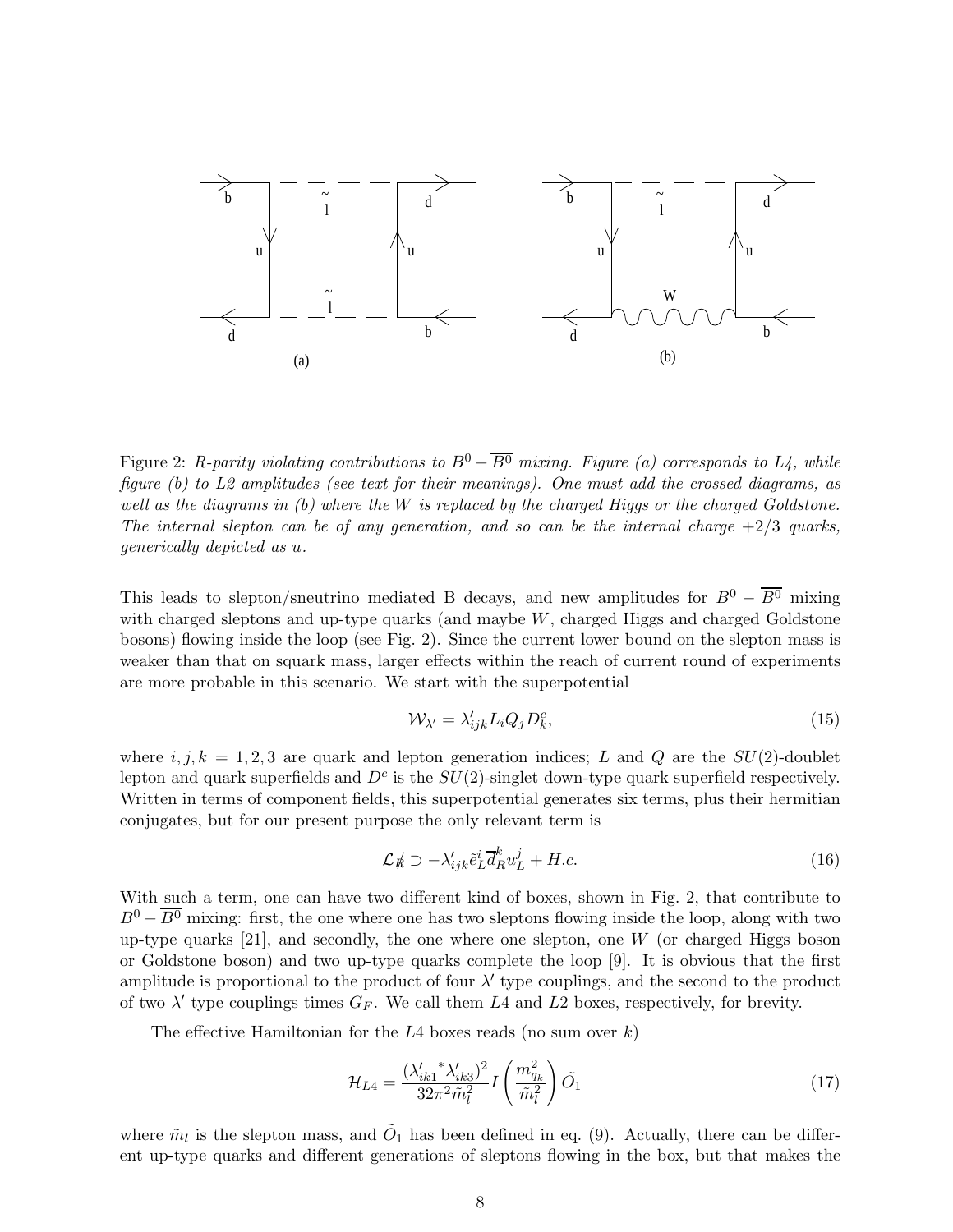Hamiltonian proportional to the product of four  $\lambda'$  couplings, which we avoid for simplicity. The function  $I(x)$  is given by

$$
I(x) = \frac{1 - x^2 + 2x \log x}{(1 - x)^3}.
$$
\n(18)

For L2 boxes, there are three different types of amplitudes in the Feynman gauge: involving, along with a slepton, a  $W$ , a charged Higgs boson, or a charged Goldstone boson. The sum is given by [9]

$$
\mathcal{H}_{L2} = \frac{G_F \lambda_{ik1}^* \lambda_{ik3}^*}{4\sqrt{2}\pi^2} V_{u_k b}^* V_{u_k d} \left[ (1 + \cot^2 \beta) x_k^2 J(x_k) + I(x_k) \right] O_4 \tag{19}
$$

where  $x_k = m_{u_k}^2/m_{\tilde{m}_l}^2$ ,

$$
J(x) = \frac{-2(x-1) + (x+1)\log x}{(x-1)^3}
$$
 (20)

and  $\cot \beta = v_d/v_u$ , the ratio of the vacuum expectation values of the two Higgses that give mass to the down- and the up-type quarks respectively (not to be confused with the phase of  $V_{td}$ ). The Hamiltonian is slightly modified if one has different up-type quarks  $u_k$  and  $u_l$  in the box:

$$
\mathcal{H}_{L2} = \frac{G_F \lambda_{ik1}^* \lambda_{ip3}^*}{4\sqrt{2}\pi^2} V_{u_kb}^* V_{u_pd} \left[ (1 + \cot^2 \beta) x_k x_p K(x_k) + L(x_k) \right] O_4 \tag{21}
$$

where we have assumed  $m_k > m_p$ ; if not, the arguments of K and L are to be replaced by  $x_p$ . The functions are given by

$$
K(x) = \frac{x - 1 - \log x}{(x - 1)^2},
$$
  
\n
$$
L(x) = 1 - xK(x).
$$
\n(22)

Note that one can have an imaginary part in the amplitude when the internal quarks are both light, but we neglect that effect for our present purpose<sup>3</sup>. Also note that in the light of LEP data which definitely favours tan  $\beta \geq 2 - 3$  [23], the Goldstone contributions are dominant over the charged Higgs contributions, which are suppressed by  $\cot^2 \beta$ . In deriving the above expressions, we have assumed all scalars flowing inside the box to have equal mass.

In general both the  $\lambda'$  type couplings can have a phase, but one of them can be absorbed in the definition of the slepton propagator, so it is enough to consider the one remaining phase.

It is easy to see that the relevant equations (4)-(6) need to be slightly modified to include two NP amplitudes when same quarks flow in the loop; this being a trivial exercise, we do not show the formulae explicitly. For small values of the corresponding  $\lambda'$  couplings,  $H_{L2}$  dominates  $H_{L4}$ , but the role may get reversed for large values of the product coupling. Thus, one gets two bands in the RPV coupling versus  $\Delta M_d$  plane, and our bounds correspond to the outer band. There is no such complication when only the L2 amplitude is present.

## 3 Numerical Inputs

The important numerical inputs used in our work is shown in Table 1. A few points are to be noted.

 $3$ Even from dimensional arguments, the ratio of the imaginary and the real parts of the mixing amplitude should at most be of the order of  $m_b^2/m_t^2$  [22], and hence the phase introduced by such an imaginary part can be neglected in the analysis.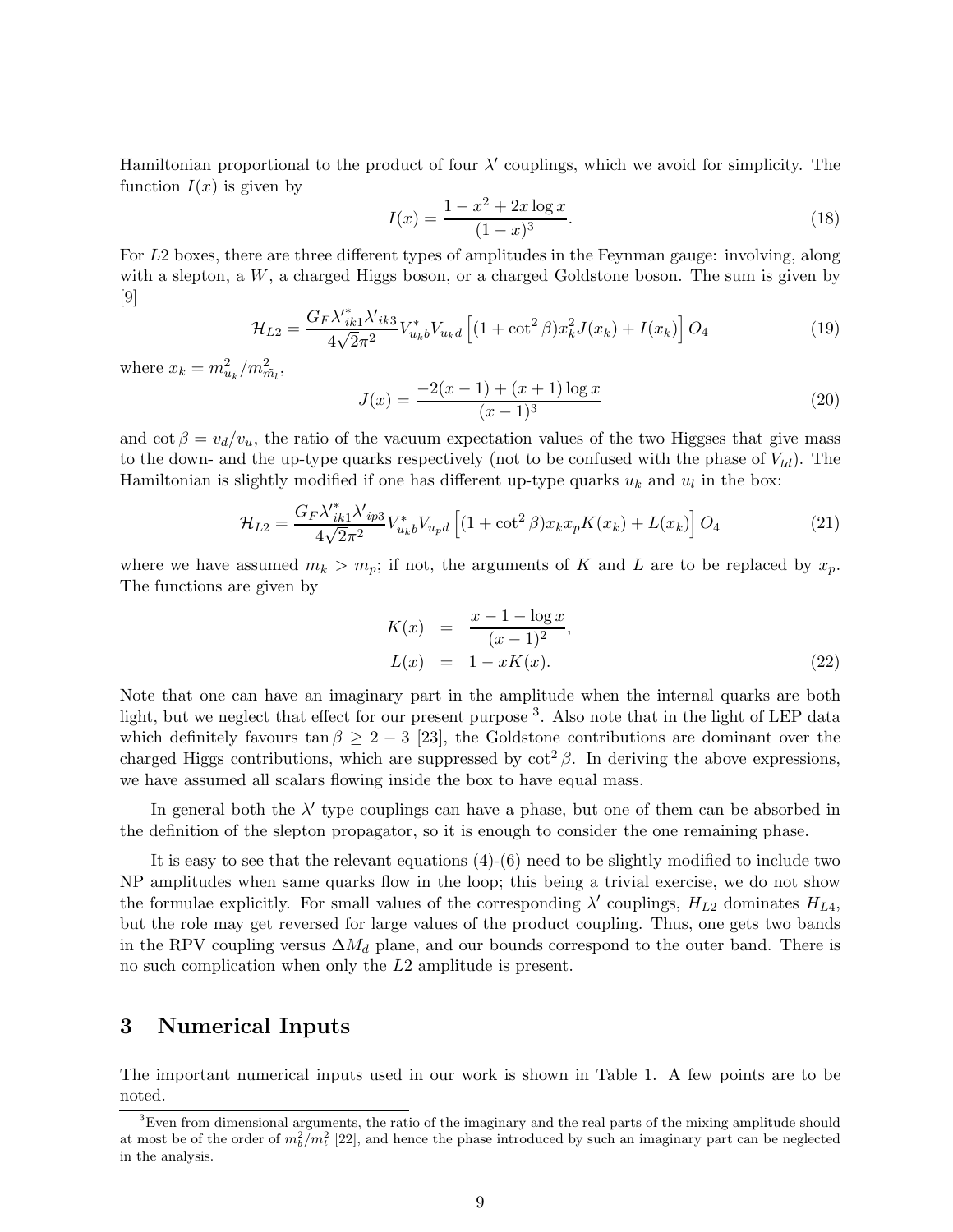| Quantity                                   | Value                              | Remarks                      |  |
|--------------------------------------------|------------------------------------|------------------------------|--|
| $m_B$                                      | $5.2794 \text{ GeV}$               | [24]                         |  |
| $m_W$                                      | 80.423 GeV                         | [24]                         |  |
| $\Delta M_d$                               | $0.502 \pm 0.007$ ps <sup>-1</sup> | [25]                         |  |
| $\sin(2\beta_{eff})$                       | 0.681-0.784                        | [26], at $1\sigma$ C.L.      |  |
| $\beta_{eff}$                              | $21.4^{\circ} - 26.0^{\circ}$      | Assumed to be $< 90^{\circ}$ |  |
| $\gamma$                                   | $44^{\circ} - 72^{\circ}$          | [27], at $1\sigma$ C.L.      |  |
| $m_t^{\overline{MS}}(m_t^{\overline{MS}})$ | $166 \text{ GeV}$                  | [27]                         |  |
| $m_h^{\overline{MS}}(m_h^{\overline{MS}})$ | $4.23 \text{ GeV}$                 | [6]                          |  |
| $m_b(m_b)$                                 | $4.6 \text{ GeV}$                  |                              |  |
| $m_d(m_b)$                                 | 5.4~MeV                            |                              |  |
| $\eta_B$                                   | $0.55 \pm 0.01$                    | [27]                         |  |
| $f_B\sqrt{B_B}$                            | $230 \pm 28 \pm 28$ MeV            | [27]                         |  |
| $\alpha_s(m_Z)$                            | $0.1172 \pm 0.002$                 | [24]                         |  |
| $ V_{td}  \times 10^3$                     | $6.3 - 9.6$                        | [28], at $95\%$ C.L.         |  |
| $ V_{ub}  \times 10^3$                     | $2.49 - 4.55$                      | [28], at 95\% C.L.           |  |

Table 1: Input parameters used for the numerical analysis.

Unless shown in the table, we have not taken the experimental uncertainty of a quantity into account. For example, we have used the central values of the CKM elements, except that of  $V_{td}$ and  $V_{ub}$ , in our analysis. They are taken from Ref. [28], extracted without the world average of  $\sin(2\beta)$ . This is justified since now  $\sin(2\beta)$  itself has a NP contribution, and so should not be used to extract the values of the CKM parameters.

 $V_{td}$  is determined from  $\Delta M_d$ ; thus, the SM fit for  $V_{td}$  no longer works when there is one or more NP amplitudes to the box. Since the CP asymmetries are controlled by phases not all of which are in the CKM matrix, the usual argument of the so-called Universal Unitarity Triangle (UUT) [29] does not hold. In essence  $V_{td}$  becomes a free parameter, only controlled by the unitarity of the CKM matrix. To take into account this feature, we have taken the 95% confidence limit (CL) for  $V_{td}$ , extracted without the global average of  $\sin(2\beta)$ , for our analysis [28]. The same holds for  $V_{ub}$ , which contains the phase  $\gamma$ . As pointed out by [6],  $\gamma$  also becomes a free parameter. We address this issue by keeping the range of  $\gamma$  within 1 $\sigma$  CL quoted by [27], while  $V_{ub}$  is varied over its 95% CL range. This, we have checked, essentially covers the whole region generated by a narrower range of  $V_{ub}$  and a wider range of  $\gamma$  covering 0 to  $2\pi$ , with the constraint that the three-generation CKM matrix is unitary *(i.e.,* the unitarity triangle should close). The bounds are of the same order, but slightly more conservative for the former case.

The imaginary part of  $\delta s$  crucially depends on the choice of  $\beta$ . For our analysis, we have varied sin(2β) between 0 and 1, putting a special emphasis on those values which make  $\beta \approx \beta_{eff}$ .

The most important parameter for the RPC SUSY analysis is the average squark mass, which we fix at 500 GeV, effectively neglecting the splitting caused by the SU(2) D-term. The gluino mass is varied between  $0.3 < m_{\tilde{g}}^2/m_{\tilde{q}}^2 < 4.0$ . The bounds more or less scale with the squark mass, as can be seen from eqs.  $(8)$  and  $(10)$ . This, however, leaves out some models, e.g., those with an extremely light gluino.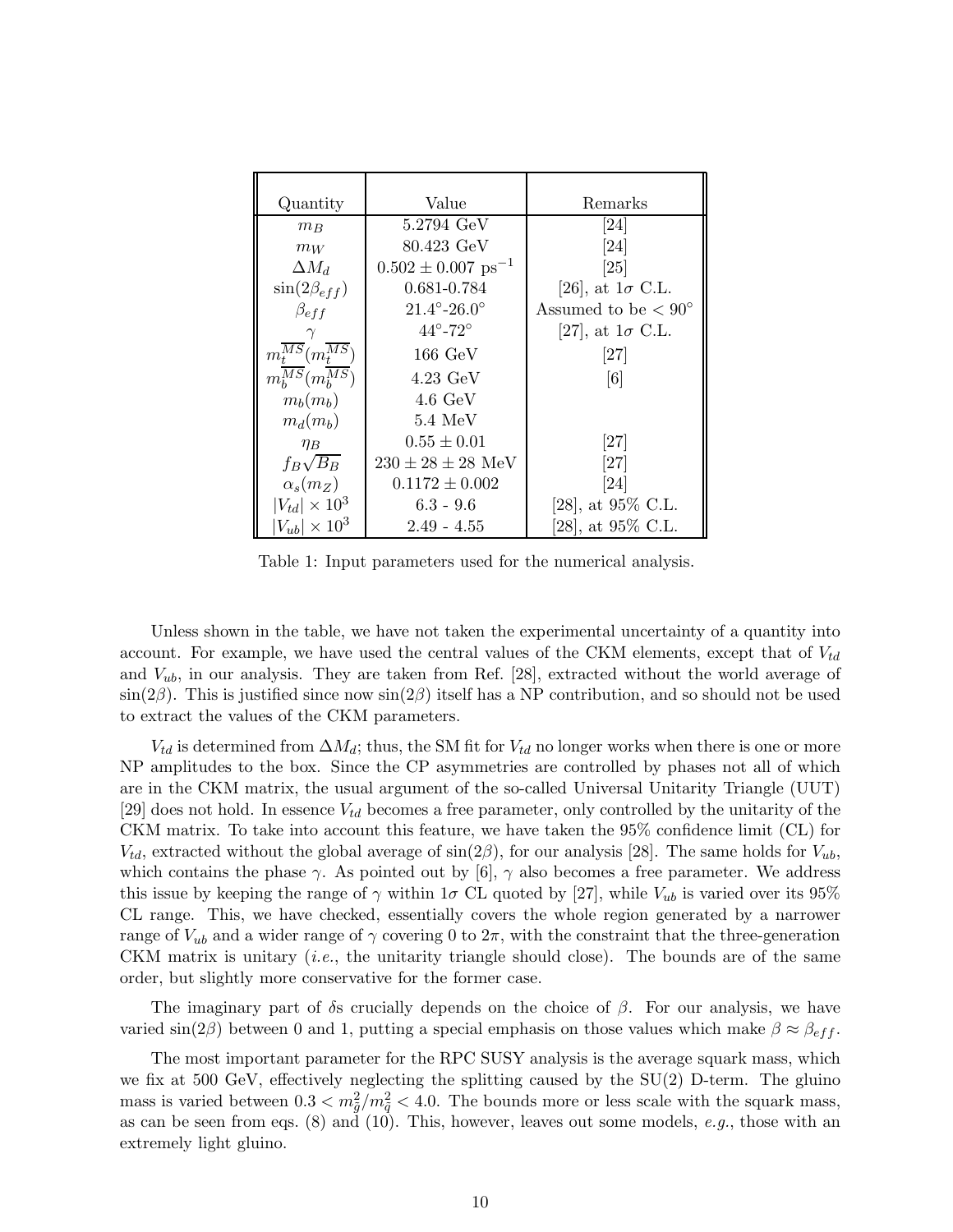For RPV SUSY analysis, we take all sleptons to be degenerate at 100 GeV. The bounds on the product couplings scale as the square of the slepton mass. The charged Higgs is also assumed to be at 100 GeV. As is discussed below, the precise value of the Higgs mass is not a crucial input.

The value of tan  $\beta$  (the SUSY parameter) is fixed at 3, compatible with the lower bound of the recent LEP analysis [23]. A glance at eqs. (19) and (21) should convince the reader that the bounds are not very sensitive to the exact value of  $\tan \beta$ , unless it is small, since the Goldstone contributions independent of  $\beta$  control the show. We have explicitly checked the robustness of the bounds with the variation of tan  $\beta$ .

The B-parameters have been taken from [17], and at  $\mu = m_b$ , read

$$
B_1 = 0.87(4)_{-4}^{+5}, \ B_2 = 0.82(3)(4), \ B_3 = 1.02(6)(9), \ B_4 = 1.16(3)_{-7}^{+5}, \ B_5 = 1.91(4)_{-7}^{+22}.\tag{23}
$$

The low-energy Wilson coefficients can be found in [6].

| $\sin 2\beta$ | X   | $(\delta^{13}_{LL})^2$ | $(\delta^{13}_{LR})^2$ | $ \delta^{13}_{LL} \delta^{13}_{RR} $ | $ \delta^{13}_{LR} \delta^{13}_{RL} $ |
|---------------|-----|------------------------|------------------------|---------------------------------------|---------------------------------------|
|               | 0.3 | 0.046                  | 0.021                  |                                       |                                       |
| 1.0           | 1.0 | 0.099                  | 0.023                  |                                       |                                       |
|               | 2.0 | 0.27                   | 0.026                  |                                       |                                       |
|               | 4.0 |                        | 0.031                  |                                       |                                       |
|               | 0.3 | 0.017                  | 0.0075                 | 0.0030                                | 0.0040                                |
| 0.732         | 1.0 | 0.036                  | 0.0080                 | 0.0033                                | 0.0068                                |
|               | 2.0 | 0.10                   | 0.0095                 | 0.0039                                | 0.0099                                |
|               | 4.0 | 0.090                  | 0.012                  | 0.0048                                | 0.015                                 |
|               | 0.3 |                        |                        | 0.0078                                | 0.011                                 |
| 0.5           | 1.0 |                        |                        | 0.0088                                | 0.018                                 |
|               | 2.0 |                        |                        | 0.010                                 | 0.026                                 |
|               | 4.0 | 0.235                  |                        | 0.012                                 | 0.039                                 |

## 4 Results for RPC SUSY

Table 2: Bounds on the  $\delta^{13}$  parameters when they are all real.

The real and imaginary parts of the SUSY amplitude being established through the real and imaginary parts of the corresponding  $\delta s$ , it is easy to find the limits on those real and imaginary parts. We perform a scan on the complete range of  $V_{td}$  and  $f_B\sqrt{B_B}$ , as well as on the SUSY phase  $\phi$ , where generically  $\delta^2 = |\delta^2| \exp(-2i\phi)$ , over the range 0 to  $\pi$ . We demand that  $\Delta M_d$  and  $\sin(2\beta_{eff})$  should lie between the values specified in Table 1. The results are obtained for various values of  $\beta$ , even for extreme values like  $sin(2\beta) = 0$  or 1.

Tables 2 and 3 summarize our results. In table 2, we show the bounds on various  $\delta$  parameters (and their combinations) when they are real, assuming only one to be nonzero at a time. Note how the interference pattern changes for  $\delta_{LL}^{13}$  with x; it is constructive for small x, and destructive for large x. Near  $x = 2$ , the crossover occurs, so one can have a large value for  $\delta_{LL}^{13}$ . A look at the respective Wilson coefficients and hence the interference pattern should help the reader to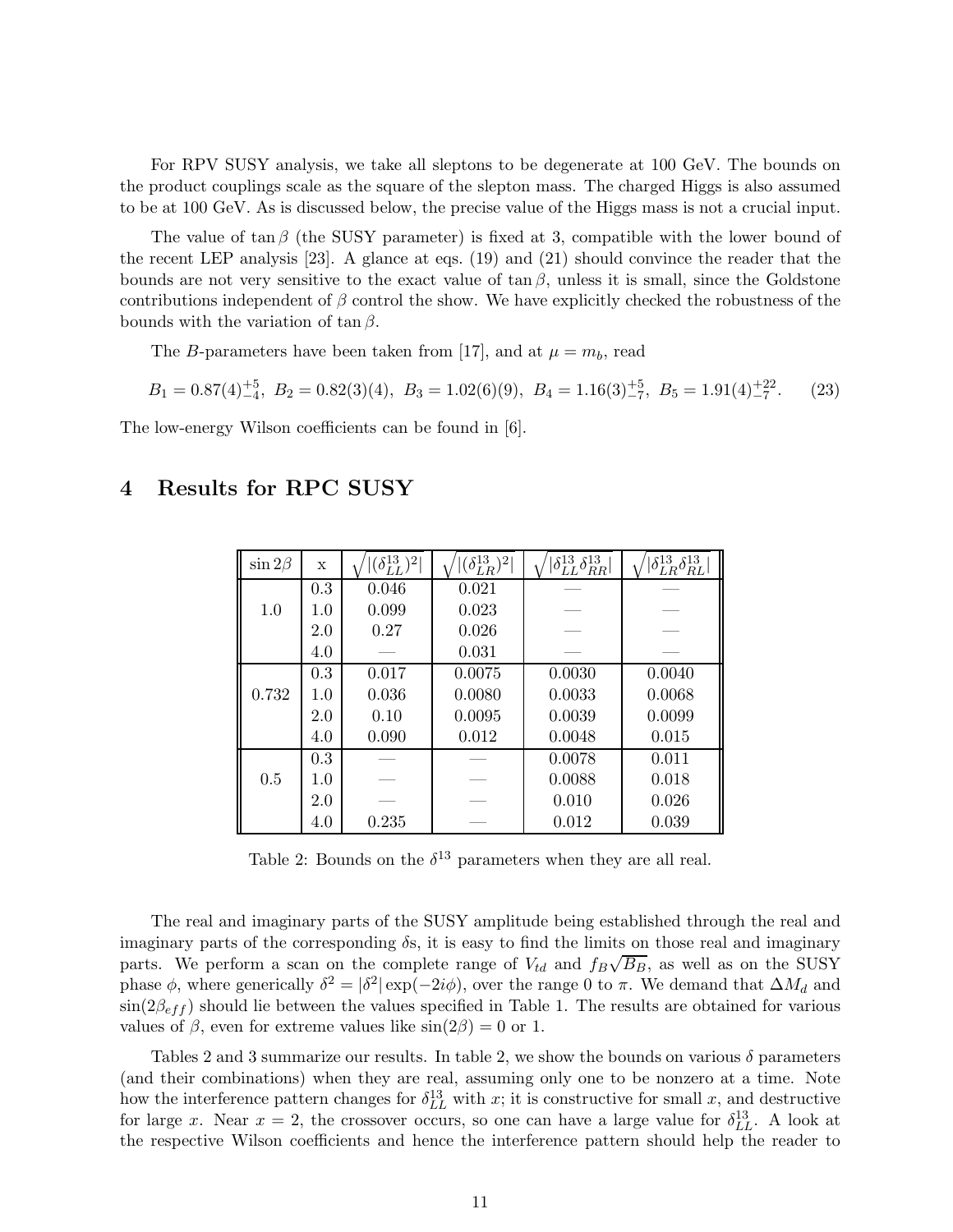| $\sin 2\beta$ | X       | $ Re(\delta^{13}_{LL})^2 $ | $ Im(\delta^{13}_{LL})^2 $ | $Re(\delta_{LR}^{13})^2$ | $ Im(\delta^{13}_{LR})^2 $ |
|---------------|---------|----------------------------|----------------------------|--------------------------|----------------------------|
|               | 0.3     | 0.046                      | 0.079                      | 0.021                    | 0.035                      |
| 1.0           | $1.0\,$ | 0.10                       | 0.18                       | 0.022                    | 0.039                      |
|               | 2.0     | 0.27                       | 0.27                       | 0.026                    | 0.046                      |
|               | 4.0     | 0.23                       | 0.30                       | 0.031                    | 0.061                      |
|               | 0.3     | 0.077                      | 0.078                      | 0.028                    | 0.030                      |
| 0.732         | 1.0     | 0.16                       | 0.16                       | 0.035                    | 0.038                      |
|               | $2.0\,$ | 0.27                       | 0.28                       | 0.038                    | 0.040                      |
|               | 4.0     | 0.24                       | 0.25                       | 0.051                    | 0.054                      |
|               | 0.3     | 0.081                      | 0.070                      | 0.031                    | 0.027                      |
| 0.5           | $1.0\,$ | 0.17                       | 0.15                       | 0.038                    | 0.032                      |
|               | 2.0     | 0.31                       | 0.23                       | 0.046                    | 0.038                      |
|               | 4.0     | 0.28                       | 0.19                       | 0.053                    | 0.044                      |
|               | 0.3     | 0.084                      | 0.048                      | 0.034                    | 0.021                      |
| 0.0           | $1.0\,$ | 0.18                       | 0.10                       | 0.040                    | 0.026                      |
|               | 2.0     | 0.27                       | 0.28                       | 0.054                    | 0.035                      |
|               | 4.0     | 0.30                       | 0.24                       | 0.060                    | 0.032                      |

Table 3: Bounds on the real and the imaginary parts of  $\delta_{LL}^{13}$  and  $\delta_{LR}^{13}$ .

understand the missing entries. Without the CP-asymmetry constraint, nontrivial entries would occur everywhere [5].

Table 3 shows the real and imaginary parts for  $\delta_{LL}^{13}$  and  $\delta_{LR}^{13}$  for several values of sin(2 $\beta$ ). Due to the presence of the nonzero SUSY phase, all entries are nonvanishing. Also, the rise of  $\delta_{LL}^{13}$  near  $x = 2$  is less pronounced. We do not show the entries for negative values of  $\sin(2\beta)$ ; they are more or less equal with their counterparts for positive  $sin(2\beta)$ . There are a few exceptions, which do not change the general result.

We caution the reader that these bounds are the most conservative ones at the particular benchmark points that we have chosen, but by no means signify an impossibility of having larger δs at other points in the SUSY parameter space. Particularly, note that these bounds scale with the squark mass.

## 5 Results for RPV SUSY

We explicitly assume that the contributions coming from the RPC SUSY sector vanish if there is nonzero RPV interactions. This will be justified *post hoc* when we discuss a sample case where both are present, and there is a possibility of cancellation.

The strategy is the same as that adopted for the previous subsection. The phase of the RPV product coupling is varied between 0 and  $2\pi$  while the magnitude of the coupling is assumed to be only positive. The range of the scan is kept between the direct product limits, *i.e.*, the limit one obtains when one multiplies the individual limits for the two  $\lambda'$  components. This limit, as can be easily checked [30], is most lenient for the third slepton generation. Only two of the relevant product couplings have been bounded from other sources: the product  $\lambda'_{i13}\lambda'_{i31}$  has a very stringent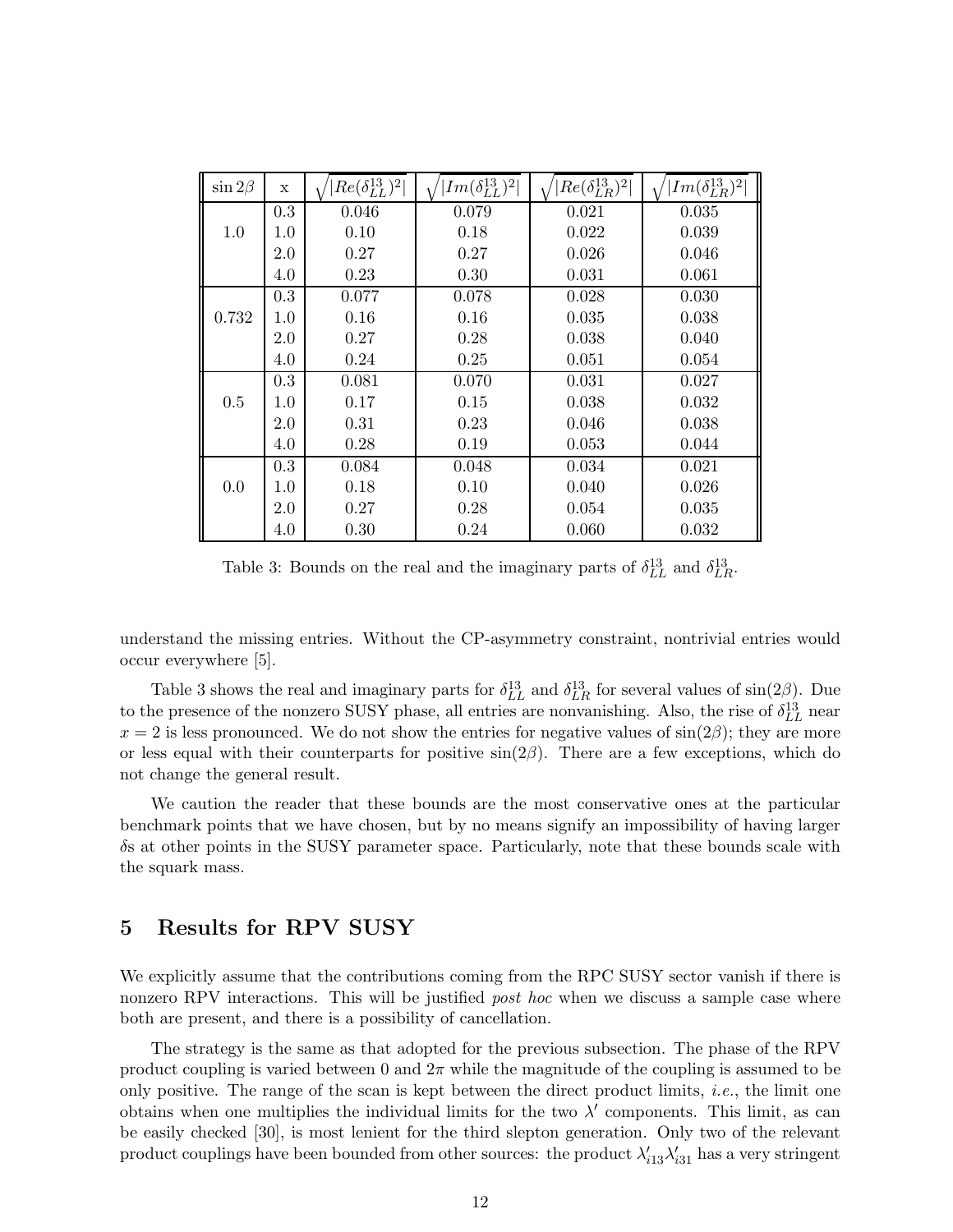| $\lambda' \lambda'$ combination | $Re(\lambda'\lambda')$       | $Im(\lambda'\lambda')$     | Direct bound             |
|---------------------------------|------------------------------|----------------------------|--------------------------|
| (i31)(i33)                      | $1.8 \times 10^{-3}$         | $1.7 \times 10^{-3}$       | 0.202                    |
| (i21)(i23)                      | $1.2 \times 10^{-3}$ (0.022) | $1.2(1.4) \times 10^{-3}$  | 0.27                     |
| (ii1)(i13)                      | $2.4(2.6) \times 10^{-3}$    | $2.5(2.6) \times 10^{-3}$  | $2.7 \times 10^{-3}$ (*) |
| (ii1)(i23)                      | 0.016                        | 0.016                      | 0.057                    |
| (ii1)(i33)                      | $0.026^{\dagger}$            | $0.026^{\dagger}$          | 0.026                    |
| (i21)(i13)                      | $2.5(3.0) \times 10^{-4}$    | $2.8 \times 10^{-4}$       | 0.057                    |
| (i21)(i33)                      | 0.098                        | 0.1                        | 0.23                     |
| (i31)(i23)                      | $1.4 \times 10^{-4}$         | $1.35(1.6) \times 10^{-4}$ | 0.26                     |

Table 4: Upper limits on the real and the imaginary parts of the relevant  $\lambda' \lambda'$  couplings for  $\sin(2\beta) = 0.732$ . The numbers in parenthesis show the maximum possible value, for some other  $\sin(2\beta)$ . All the products, except the one marked with a dagger (†), show improvements over the corresponding bounds obtained from direct product of the bounds of the relevant  $\lambda$ 's (for  $i = 3$ ), shown in the fourth column. All the numbers in the fourth column are from [30], except the one marked with asterisk, which is from [12]. The bounds on the imaginary parts are new.

bound from tree-level  $B^0 - \overline{B^0}$  mixing, of the order of  $10^{-8}$  (and hence we do not discuss this product further), and the product  $\lambda'_{i11}\lambda'_{i13}$  has been constrained from the measured branching ratio and CP asymmetries in the  $B \to \pi^+\pi^-$  channel [12] (marked with an asterisk in Table 4). There is no bound on the imaginary parts of the couplings.



Figure 3: The real and imaginary parts of  $\lambda'_{31} \lambda'_{33}$  for various values of  $\sin(2\beta)$ .

Table 4 summarizes our results. Note that almost all the products, apart from those two discussed above, and the one marked with a dagger, have been improved, some by orders of magnitude. Six among these eight entries have been considered by the authors of [9]. One may note that they obtained bounds which have the same orders of magnitude to the ones that we get. However, there are several ways in which we have improved upon their calculation, apart from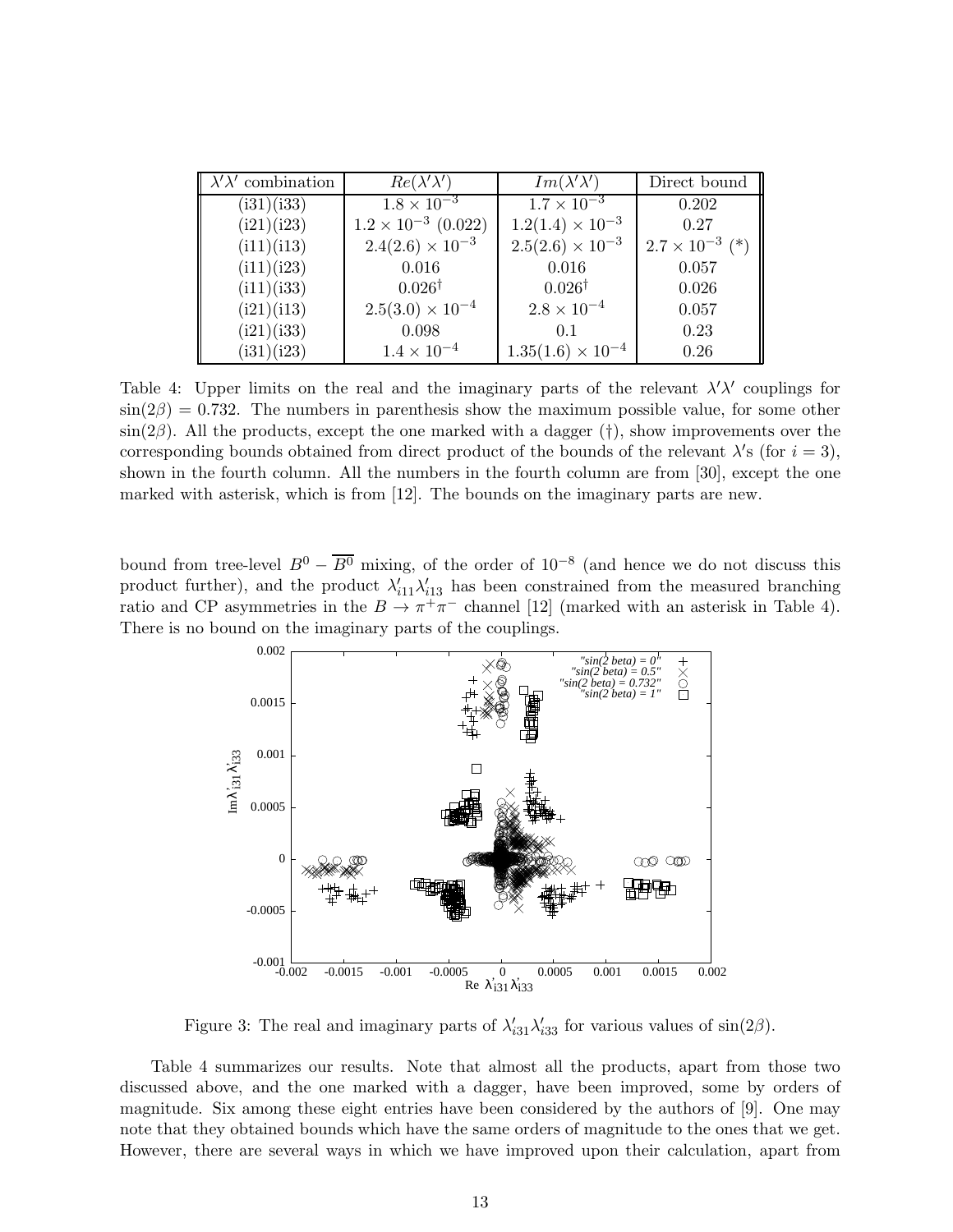taking the updated data as input. These improvements are: (i) imposition of the CP-asymmetry constraint, which was not available at their time (this helps us to obtain the bounds on the imaginary parts of the couplings); (ii) incorporation of the NLO QCD corrections, which are, anyway, expected to be small — at least they should not change the numbers by, say, a factor of two; (iii) scan over the full range of the input parameters, as we have already discussed; and (iv) consideration of the SM contribution, and the possibilities of interference between SM, L2 and L4 amplitudes. Also note that they have computed the bounds for  $\tan \beta = 1$ .

Our bounds are more or less insensitive to the precise value of  $\sin(2\beta)$  (the UT angle); the exceptions are shown in the table. Another feature is that real and imaginary parts have almost the same bounds. Figure 3 highlights this nature in detail for the product coupling  $\lambda'_{i31}\lambda'_{i33}$ .

Let us try to understand this figure. There are three main regions, the first one (like a smeared cross) encompassing the origin, the second one, divided into four almost symmetrical fragments, around  $|Re(\lambda'_{i31}\lambda'_{i33})|=5\times 10^{-4}$ , and a third fragmented region about  $|\lambda'_{i31}\lambda'_{i33}|=15\times 10^{-4}$ . It is the outermost third region which gives the bound. It is easy to explain the origin of these three regions, and sheds light on the role of  $\sin(2\beta)$  in determining the parameter space.

The first one is governed by the SM, and the difference between the experiment and the theory is filled up by RPV. Note that this region has points only for  $\sin(2\beta) = 0.732$ ; thus, SM is allowed without any NP. There is a satellite region, for  $\sin(2\beta) = 0.5$ , where SM is not allowed (from the  $A_{CP}$  constraint), and RPV fills in to generate the necessary CP asymmetry. The second region includes points for extreme values of  $sin(2\beta)$ : 0 or 1. SM is not allowed, and one needs a greater role from RPV to obtain the observed CP asymmetry. Though both L2 and L4 boxes are allowed for this RPV coupling, the  $L2$  box dominates here. However, they come with opposite sign, so there is a region where they interfere destructively (particularly with the increase of the coupling), and RPV contribution may even go to zero, leaving only SM. This generates the third region and explains why one has points even for  $sin(2\beta) = 0.732$ .

It is a possibility that both RPC and RPV SUSY are present, however pathological that may seem. Even in this extreme case the bounds are never changed by orders of magnitude, unless there is a very precise fine-tuning. For example, with only  $\delta_{LL}^{13}$  and  $\lambda'_{i21}\lambda'_{i33}$  present (this particular combination is chosen since both of them have comparable upper bounds), the bounds are relaxed to  $\sqrt{|Re(\delta_{LL}^{13})^2|} = 0.22$ ,  $\sqrt{|Im(\delta_{LL}^{13})^2|} = 0.26$ ,  $Re(\lambda'_{i21}\lambda'_{i33}) = 0.12$ ,  $Im(\lambda'_{i21}\lambda'_{i33}) = 0.11$ , for  $x = 1$ and  $\sin(2\beta) = 0.732$ . Thus we have reasons to be confident about these bounds. This is more so if the limits have different orders of magnitude.

| $\lambda' \lambda'$ combination | Decay channels                                        | $\lambda' \lambda'$ combination | Decay channels                                               |
|---------------------------------|-------------------------------------------------------|---------------------------------|--------------------------------------------------------------|
| (i31)(i33)                      | $b \to d\ell_i \ell_i, b \to d\overline{\nu_i} \nu_i$ | (i21)(i23)                      | $b \rightarrow c\overline{c}d, b \rightarrow s\overline{s}d$ |
| (ii1)(i23)                      | $b \rightarrow c\overline{u}d$ , $b \rightarrow sdd$  |                                 | $b \to d\ell_i\ell_i, b \to d\overline{\nu_i}\nu_i$          |
| (i21)(i13)                      | $b \to u\overline{c}d$ , $b \to d\overline{s}d$       | (ii1)(i13)                      | $b \to u\overline{u}d$ , $b \to d\overline{d}d$              |
|                                 |                                                       |                                 | $b \to d\ell_i \ell_i, b \to d\overline{\nu_i} \nu_i$        |

Table 5: The possible decay channels of the B meson driven by the different RPV product couplings. The final state mesons are not shown explicitly. For the semileptonic decays, the outgoing leptons must be of the same generation, denoted by i.

Most of these product couplings contribute to various B-decay channels, both nonleptonic and semileptonic. They are enlisted in Table 5. It is easy to check which mesons and leptons come out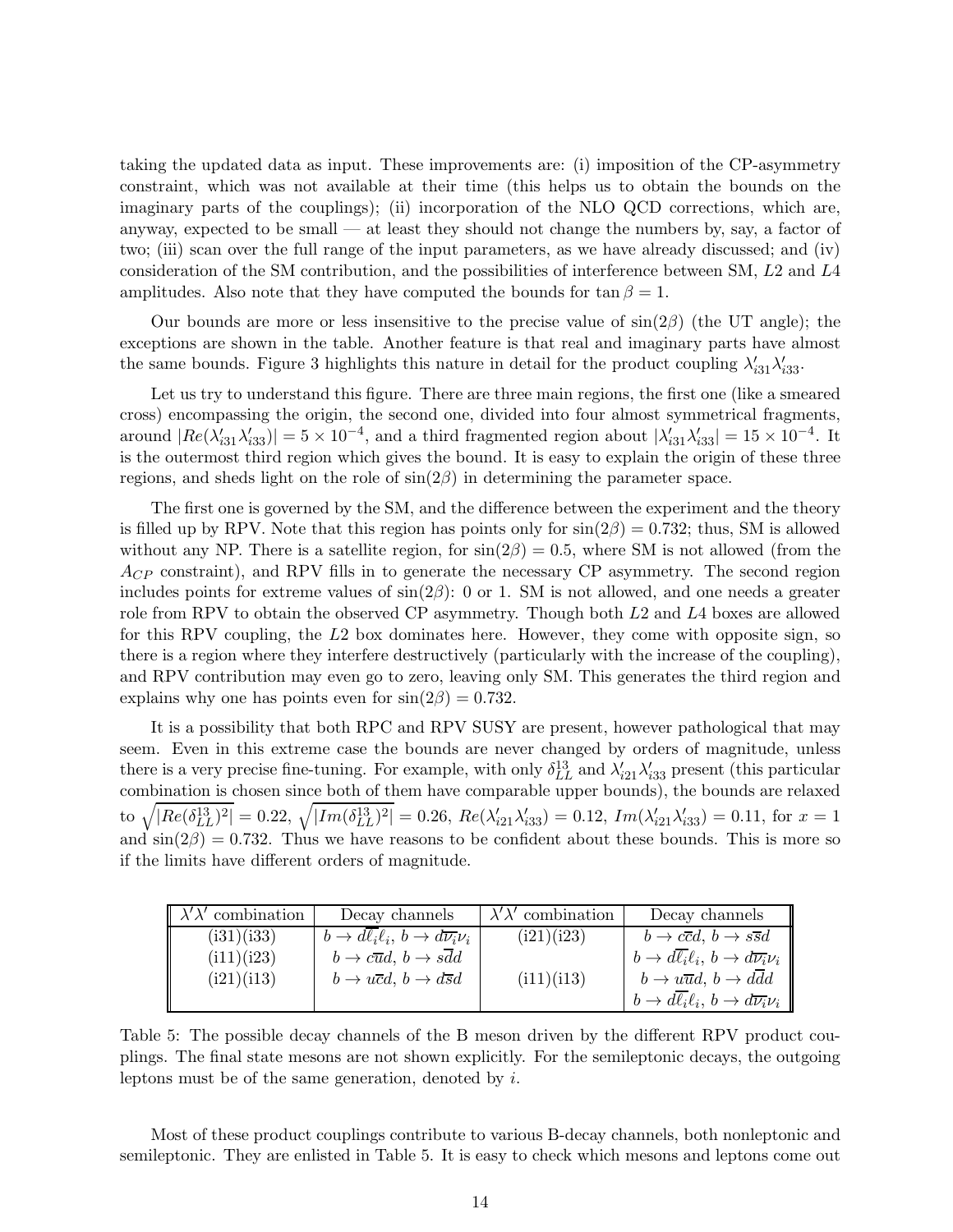in the final stage. The present  $e^+e^-$  B factories, as well as the future hadronic machines, should put tighter constraints on these RPV product couplings.

## 6 Summary and Conclusions

In this paper we have enlisted the constraints on the real and the imaginary parts of the FCNC parameters of both R-parity conserving and R-parity violating SUSY, coming from  $B^0 - \overline{B^0}$ mixing. For RPC SUSY, these are the conventional  $\delta_{13}^d$  parameters of different chiralities. The same analysis was performed by [6]; our results differ slightly from theirs due to two reasons. We have performed a scan over all SM quantities, including  $V_{td}$  and  $f_B^2 B_B$ , and our range of scan for  $\gamma$  is different from theirs. Weaker constraints on these  $\delta$  parameters can also be derived from the radiative decay  $b \to d\gamma$ .

For the RPV SUSY scenario, the FCNC parameters are the  $\lambda'$  type lepton-number violating couplings. One needs a product of two such couplings to generate  $B^0 - \overline{B^0}$  oscillation. There can be several such products, depending on the choice of the quarks and sleptons flowing inside the box, whose real and imaginary parts have been bounded from the experimental data. The bounds on the real parts update the work of [9] while the bounds on the imaginary parts are derived for the first time in this paper.

If we ever find a signal for NP in B factories, how can we be certain that it indeed comes from SUSY? There are three steps to ascertain that. First, sort out those channels which show an abnormality. Second, Try to find the model which can explain these anomalies. And third, check whether there are other channels where one may expect to see an anomaly, and whether the anomaly may be present in the data. If there is a prospective channel, one should look for it. Confirmation of the nature of the NP is never possible without the study of such correlated signals. Such correlated signals may even be the direct production of new particles,  $e.g.,$  in the Large Hadron Collider. A possible discriminating signal between RPC and RPV SUSY is the fact that the RPV version may be highly flavor-specific, and so one would expect the absence of anomaly in such channels which may be affected in a more flavor-blind model such as the RPC SUSY.

For the help of our experimentalist colleagues, we enlist the possible decay modes of the B meson which are driven by the RPV product couplings discussed here. A careful study of the possible channels in present and future B factories should be able to put tighter constraints on the parameter space. Particularly, the proposed higher luminosity  $e^+e^-$  B factories should make both sin(2β) and  $\Delta M_d$  precision observables, and the bounds are expected to be improved by at least one order of magnitude, if we do not discover SUSY by that time.

#### Acknowledgement

A.K. has been supported by the BRNS grant 2000/37/10/BRNS of DAE, Govt. of India, by the grant F.10-14/2001 (SR-I) of UGC, India, and by the fellowship of the Alexander von Humboldt Foundation. J.P.S. thanks CSIR, India, for a Research Fellowship.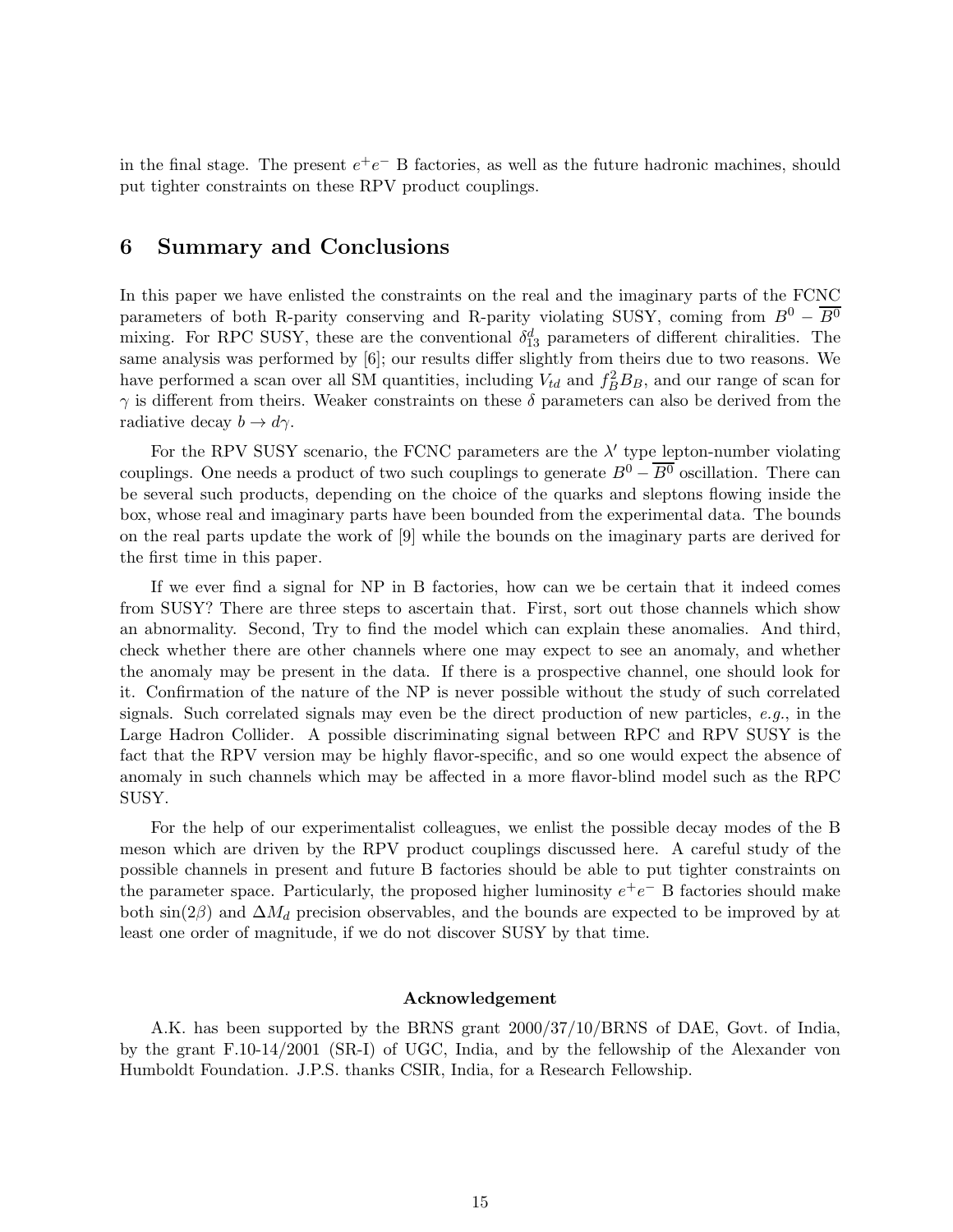### References

- [1] B. Aubert et al. (BaBar Collaboration), hep-ex/0207070; K. Abe et al. (Belle Collaboration), hep-ex/0308035; K. Hagiwara et al. (Particle Data Group Collaboration), Phys. Rev. D 66, 010001 (2002) and 2003 partial update for edition 2004 (URL: http://pdg.lbl.gov).
- [2] See http://www.slac.stanford.edu/xorg/hfag/, the website of the Heavy Flavor Averaging Group, for the Particle Data Group 2003 update of the rare decay (hadronic, charmless) data, averaged over BaBar, Belle and CLEO collaborations.
- [3] B. Aubert et al. (BaBar Collaboration), Phys. Rev. Lett. 89, 281802 (2002); K. Abe et al. (Belle Collaboration), Phys. Rev. D 68, 012001 (2003).
- [4] M.J. Duncan, Nucl. Phys. B221, 285 (1983); J.F. Donoghue, H.P. Nilles, and D. Wyler, Phys. Lett. **B128**, 55 (1983); J.-M. Gerard *et al.*, Phys. Lett. **B140**, 349 (1984); Phys. Lett. **B141**, 79 (1984); Nucl. Phys. B253, 93 (1985); M. Dugan, B. Grinstein, and L.J. Hall, Nucl. Phys. B255, 413 (1985); S. Bertolini, F. Borzumati, and A. Masiero, Phys. Lett. B192, 437 (1987); Phys. Lett. B194, 545 (1987) [erratum: Phys. Lett. B198, 590 (1987)]; Y. Nir and H. Quinn, Ann. Rev. Part. Sci. 42, 211 (1992); G.C. Branco et al., Nucl. Phys. B449, 483 (1995); A. Brignole, F. Feruglio, and F. Zwirner, Zeit. Phys. C 71, 679 (1996); N.G. Deshpande, B. Dutta, and S. Oh, Phys. Rev. Lett. 77, 4499 (1996); M. Gronau and D. London, Phys. Rev. D 55, 2845 (1997); M. Misiak, S. Pokorski, and J. Rosiek, hep-ph/9703442, also in Heavy Flavours II, World Scientific, Singapore (1997), ed. A.J. Buras and M. Lindner; A. Masiero and L. Silvestrini, hep-ph/9711401; G. Barenboim and M. Raidal, Phys. Lett. B457, 109 (1999); A. Ali and D. London, Phys. Rep. 320, 79 (1999); A. Masiero and O. Vives, Phys. Rev. Lett. 86, 26 (2001); A. Masiero et al., Phys. Rev. D 64, 075005 (2001); A. Bartl et al., Phys. Rev. D 64, 076009 (2001); A.J. Buras et al., Nucl. Phys. B592, 55 (2001); T. Besmer, C. Greub, and T. Hurth, Nucl. Phys. B609, 359 (2001); E. Lunghi and D. Wyler, Phys. Lett. **B521**, 320 (2001); A.J. Buras *et al.*, Nucl. Phys. **B619**, 434 (2001); Phys. Lett. **B546**, 96 (2002); hep-ph/0210145; M.B. Causse, hep-ph/0207070; C. Bobeth et al., Nucl. Phys. B630, 87 (2002); G. Hiller, Phys. Rev. D 66, 071502 (2002); P. Ko, G. Kramer, and J. Park, Eur. Phys. J. C 25, 615 (2002); M. Ciuchini and L. Silvestrini, Phys. Rev. Lett. 89, 231802 (2002); M. Raidal, Phys. Rev. Lett. 89, 231803 (2002); D.K. Ghosh et al., hep-ph/0206186; L. Silvestrini, hep-ph/0210031; S. Khalil and E. Kou, Phys. Rev. D 67, 055009 (2003); C.W. Chiang and J.L. Rosner, hep-ph/0302094.
- [5] F. Gabbiani *et al.*, Nucl. Phys. **B477**, 321 (1996).
- [6] D. Bećirević *et al.*, Nucl. Phys. **B634**, 105 (2002).
- [7] For a brief discussion and references, see, e.g., A. Kundu, Pramana 60, 345 (2003), hepph/0205100.
- [8] J.-H. Jang, Y.G. Kim and J.S. Lee, Phys. Lett. B408, 367 (1997); J.-H. Jang, J.K. Kim and J.S. Lee, Phys. Rev. D 55, 7296 (1997); Phys. Rev. D 58, 035006 (1998); J.E. Kim, P. Ko, and D.-G. Lee, Phys. Rev. D 56, 100 (1997); D. Guetta, Phys. Rev. D 58, 116008 (1998); K. Huitu et al., Phys. Rev. Lett. 81, 4313 (1998); D. Choudhury, B. Dutta and A. Kundu, Phys. Lett. B456, 185 (1999); G. Bhattacharyya and A. Datta, Phys. Rev. Lett. 83, 2300 (1999); G. Bhattacharyya, A. Datta and A. Kundu, Phys. Lett. B514, 47 (2001); D. Chakraverty and D. Choudhury, Phys. Rev. D 63, 075009 (2001); D. Chakraverty and D. Choudhury, Phys.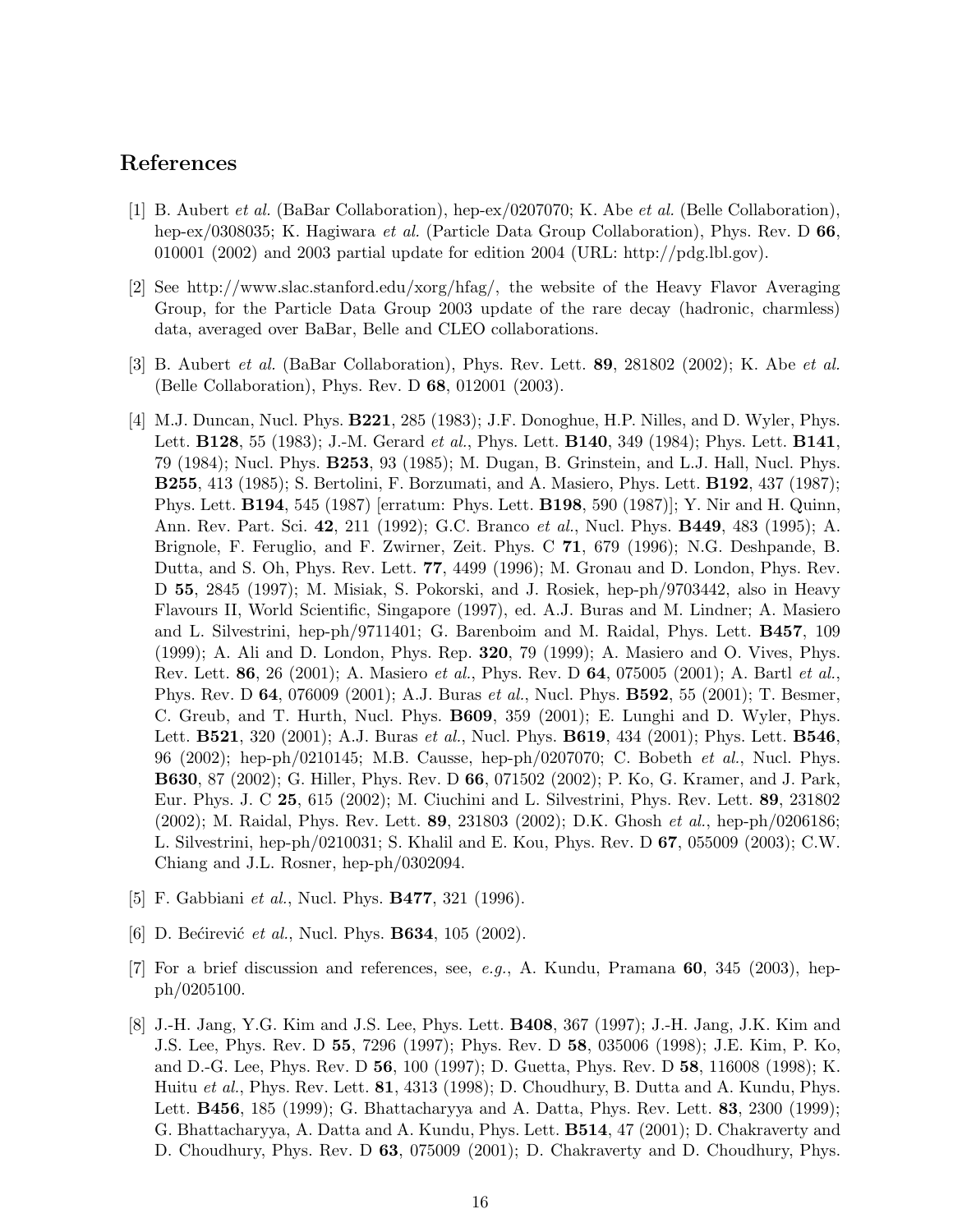Rev. D 63, 112002 (2001); H. Dreiner, G. Polesello and M. Thormeier, Phys. Rev. D 65, 115006 (2002); J.P. Saha and A. Kundu, Phys. Rev. D 66, 054021 (2002); A. Datta, Phys. Rev. D 66, 071702 (2002); A. Akeroyd and S. Recksiegel, Phys. Lett. B541, 121 (2002); B. Dutta, C.S. Kim and S. Oh, Phys. Rev. Lett. 90, 011801 (2003). A. Kundu and T. Mitra, Phys. Rev. D 67, 116005 (2003).

- [9] G. Bhattacharyya and A. Raychaudhuri, Phys. Rev. D 57, 3837 (1998).
- [10] E. Gabrielli and S. Khalil, Phys. Rev. D 67, 015008 (2003).
- [11] D. Chakraverty *et al.*, hep-ph/0306076.
- [12] G. Bhattacharyya, A. Datta and A. Kundu, hep-ph/0212059.
- [13] A.J. Buras and R. Fleischer, hep-ph/9704376, also in Heavy Flavours II, World Scientific, Singapore (1997), ed. A.J. Buras and M. Lindner.
- [14] J.R. Ellis and R.A. Flores, Phys. Lett. B377, 83 ( 1996).
- [15] J. Polchinski and M.B. Wise, Phys. Lett. B125, 393 (1983); P. Nath, Phys. Rev. Lett. 66, 2565 (1991); F. Kruger and J.C. Romao, Phys. Rev. D 62, 034020 (2000); I. Hinchliffe and N. Kersting, Phys. Rev. D 63, 015003 (2001).
- [16] L.J. Hall, V.A. Kostelecky, and S. Raby, Nucl. Phys. B267, 415 (1986); F. Gabbiani and A. Masiero, Nucl. Phys. B322, 235 (1989); J.S. Hagelin, S. Kelley, and T. Tanaka, Nucl. Phys. B415, 293 (1994); E. Gabrielli, A. Masiero, and L. Silvestrini, Phys. Lett. B374, 80 (1996).
- [17] D. Bećirević et al., J. High Energy Physics  $0204$ ,  $025$   $(2002)$ .
- [18] G. Farrar and P. Fayet, Phys. Lett. B76, 575 (1978); S. Weinberg, Phys. Rev. D 26, 287 (1982); N. Sakai and T. Yanagida, Nucl. Phys. B197, 533 (1982); C. Aulakh and R. Mohapatra, Phys. Lett. B119, 136 (1982).
- [19] For recent reviews, see G. Bhattacharyya, Nucl. Phys. (Proc. Suppl.) B52A, 83 (1997); hepph/9709395; H. Dreiner, hep-ph/9707435; R. Barbier et al., hep-ph/9810232.
- [20] L.J. Hall and M. Suzuki, Nucl. Phys. B231, 419 (1984); D.E. Brahm and L.J. Hall, Phys. Rev. D 40, 2449 (1989); T.G. Rizzo, Phys. Rev. D 46, 5102 (1992); K. Tamvakis, Phys. Lett. B382, 251 (1996); G.F. Giudice and R. Rattazzi, Phys. Lett. B406, 321 (1997); R. Barbieri, A. Strumia and Z. Berezhiani, Phys. Lett. B407, 250 (1997).
- [21] B. de Carlos and P. White, Phys. Rev. D 55, 4222 (1997).
- [22] A.J. Buras, W. Slominski and H. Steger, Nucl. Phys. B245, 369 (1984).
- [23] See, e.g., the website of the LEP SUSY working group at

http://lepsusy.web.cern.ch/lepsusy/www/lsp\_cmssm\_budapest01/cMSSM\_208.html.

- [24] K. Hagiwara et al. (Particle Data Group Collaboration), Phys. Rev. D 66, 010001 (2002).
- [25] See http://www.slac.stanford.edu/xorg/hfag/, the website of the Heavy Flavor Averaging Group, for the Particle Data Group 2003 update of the oscillation data.